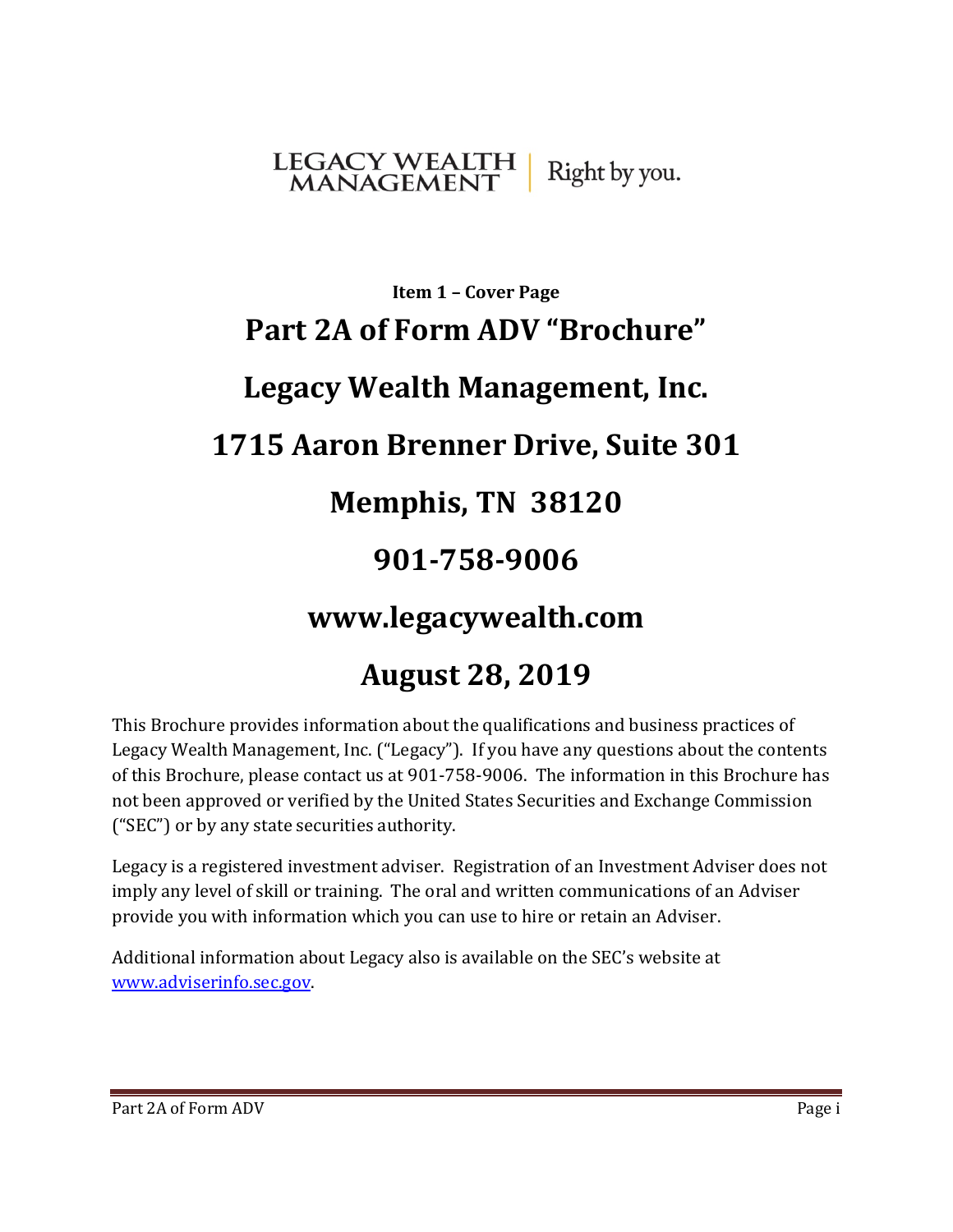#### <span id="page-1-0"></span>**Item 2 – Material Changes**

Legacy's most recent annual update to Part 2 of Form ADV was made on March 22, 2018. Legacy's business activities have not changed materially since the time of that update.

Currently, our Brochure may be requested by contacting Cathy A. Simmons, Chief Compliance Officer at 901-758-9006 or cathys@legacywealth.com. Our Brochure is also available on our websit[e www.legacywealth.com,](http://www.legacywealth.com/) and is free of charge.

<span id="page-1-1"></span>Additional information about Legacy is also available via the SEC's website [www.adviserinfo.sec.gov.](http://www.adviserinfo.sec.gov/) The SEC's website also provides information about any persons affiliated with Legacy who are registered, or are required to be registered, as investment adviser representatives of Legacy.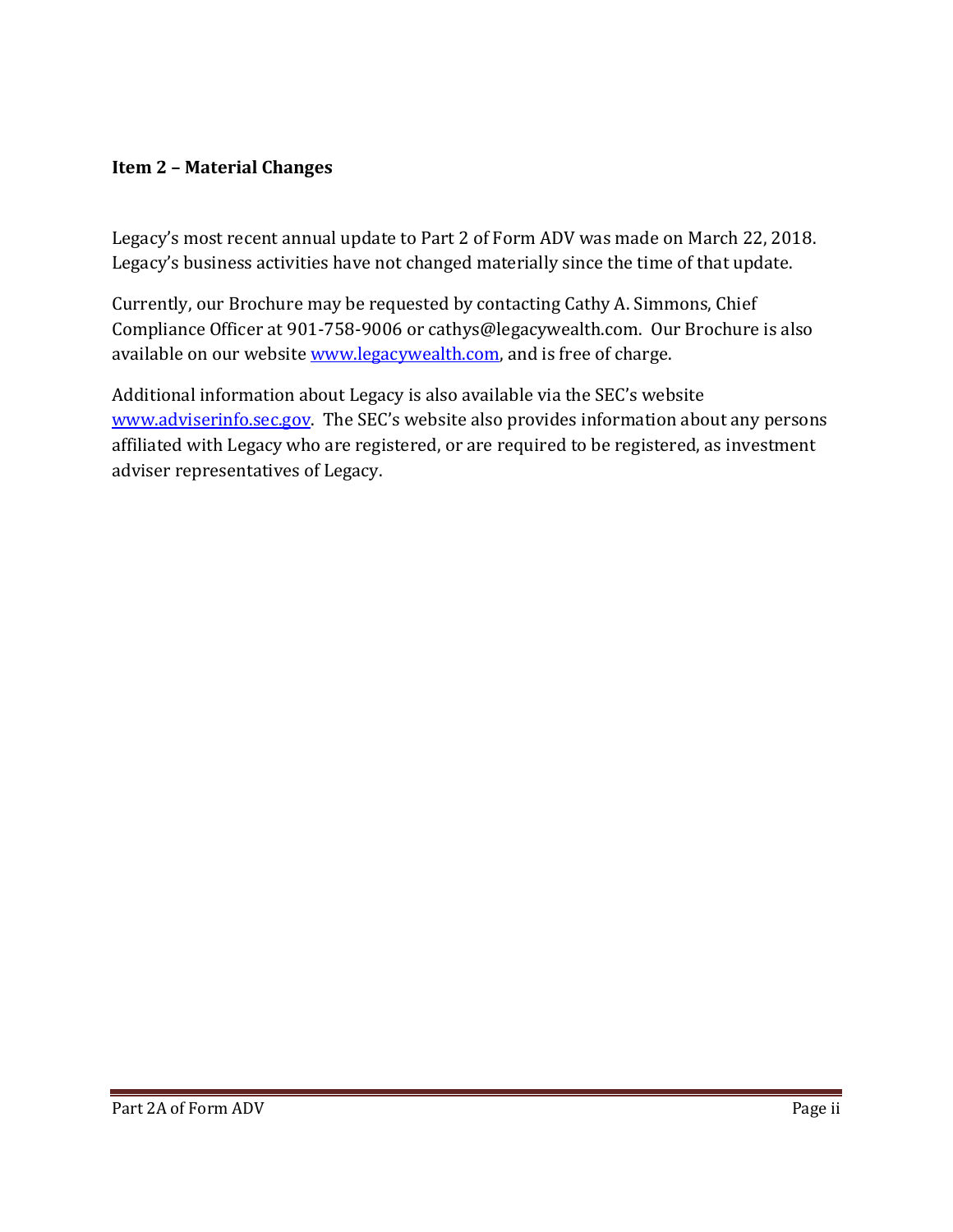## **Item 3 - Table of Contents**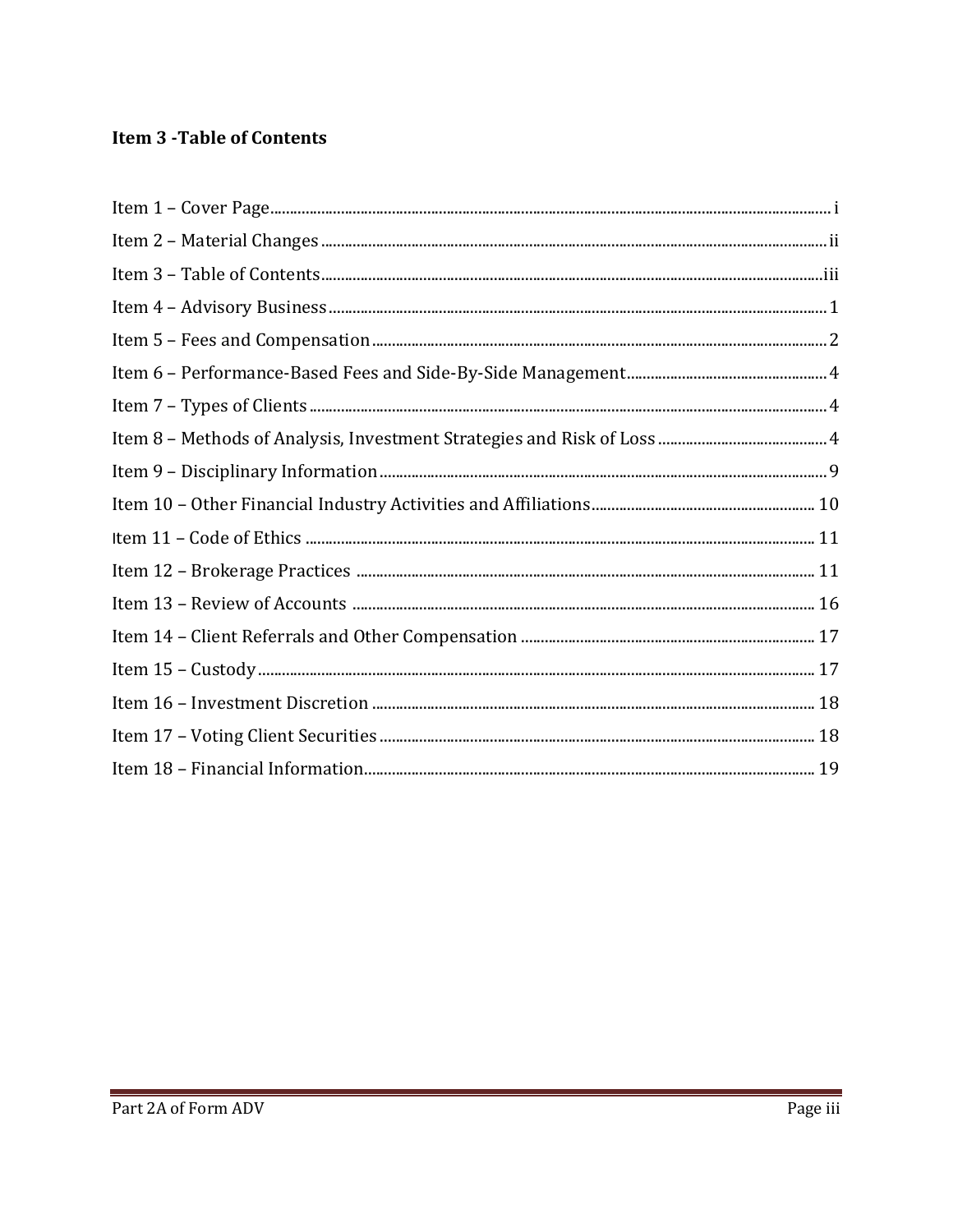#### <span id="page-3-0"></span>**Item 4 – Advisory Business**

Legacy Wealth Management, Inc. is an independent employee-owned firm that was founded in 1982. Legacy's team of financial professionals has extensive financial planning and portfolio management experience. Staff members work together in client service teams to develop and manage a client's overall long-term financial and investment strategy.

Legacy's President & CEO, Jim Isaacs, owns 25% of the outstanding shares. Other significant shareholders who own between 5% and 11% are: Duncan Miller, Cathy Simmons, Charles Jalenak, Hallie Peyton, Lindsey Mazzola and Rob Sievers.

Legacy coordinates financial planning with customized portfolio management and ongoing wealth management when appropriate. Our firm provides service on a "fee-only" basis. We do not sell products or earn commissions. Fee-only compensation allows Legacy to provide services that are objective and unbiased so that clients receive financial planning and portfolio management advice based on their specific long-term financial goals.

Legacy manages investment assets on a discretionary basis for individuals, trusts, institutions and other investors. Legacy consults with its clients to determine their needs, risk tolerance, and investment objectives. When Legacy and the client have reached an agreement concerning investment objectives, Legacy implements day-to-day investment decisions based on those objectives. Legacy rebalances client accounts as needed. Legacy customarily rebalances portfolios and makes changes without additional consultation with clients. Client portfolios consist primarily of no-load mutual funds, exchange traded funds or individual bonds. In addition to the customary asset classes available through investment in mutual funds and Exchange Traded Funds (ETF's) (equity, fixed income, real estate, commodities), Legacy makes available other types of investment strategies and vehicles to clients for whom such investments are appropriate. Legacy may also recommend sub-advisers for a portion of a client's assets under management. Some portfolios consisting of individual bonds (as opposed to fixed income mutual funds and ETF's) are managed by a sub-adviser. Sub-advisers are compensated on an agreed upon fee schedule that is charged to the client in addition to fees charged by Legacy.

Legacy also offers financial planning services in addition to portfolio management services. Services range from simple hourly consultations on specific problems to comprehensive financial plans covering all aspects of a client's needs, including, but not limited to, cash flow, debt management, budgeting, risk management, education planning, tax planning, retirement planning, early retirement-offer evaluations, deferred compensation planning, estate planning and any other related issues. In each case, client objectives are carefully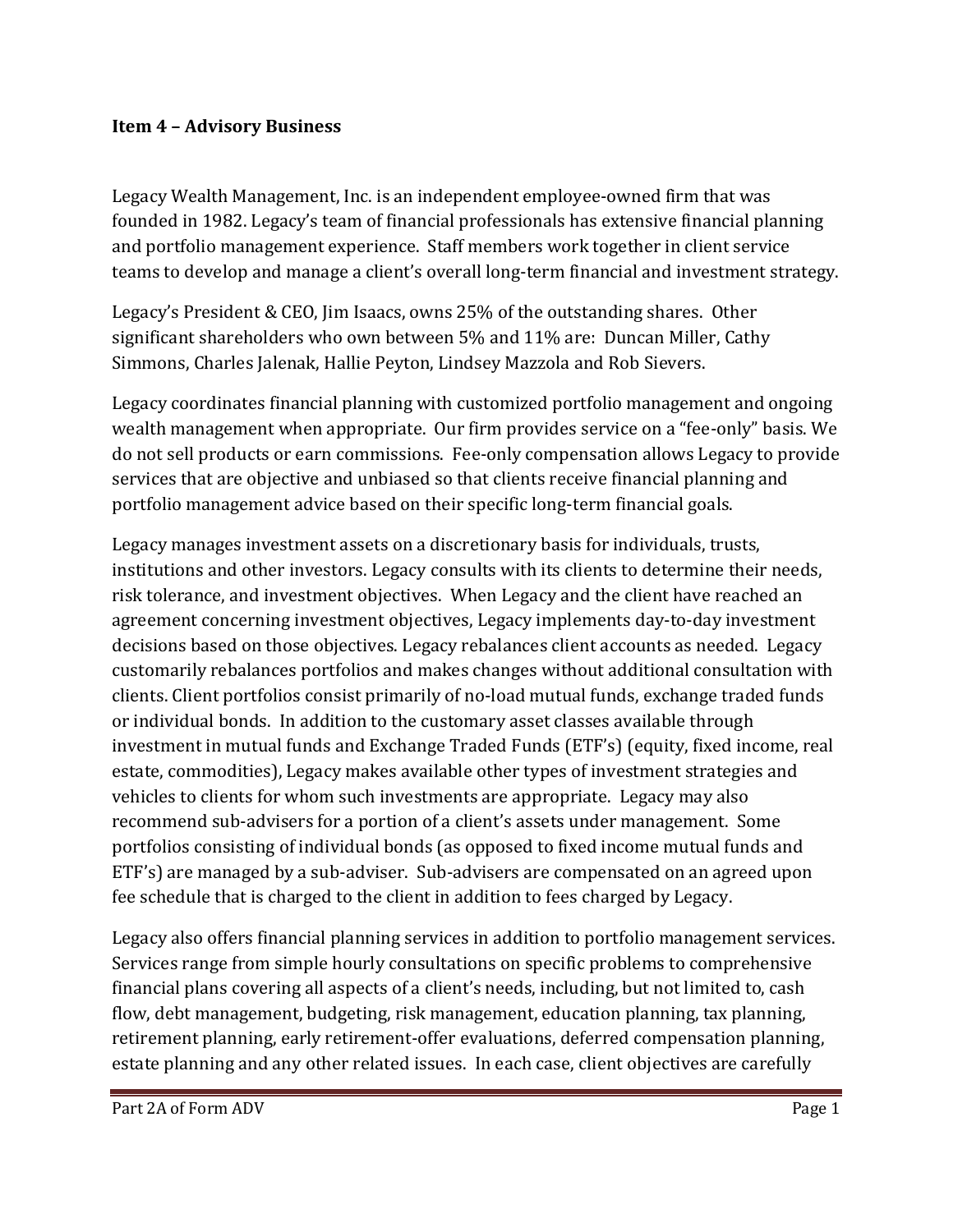identified at the beginning, and the planning process is structured so that these objectives are addressed. Except for brief consultations on one-time matters, most clients receive a written or electronic report on their objectives that addresses the facts, key assumptions, an analysis of the situation and recommendations on alternatives to help them reach their goals. In addition, Legacy will offer, at no additional charge, customary financial planning services to Wealth Management clients.

Legacy does not participate in wrap fee programs.

As of March 21, 2019, Legacy managed approximately \$1,351,379,386 in assets for approximately 1,032 clients. Approximately \$1,268,633,394 is managed on a discretionary basis and approximately \$82,745,992 is managed on a non-discretionary basis.

## <span id="page-4-0"></span>**Item 5 – Fees and Compensation**

Fees for Wealth Management services are based on the amount of assets under management. The recommended minimum account size for a new client relationship is \$500,000.

#### Fees for Wealth Management are:

## **Annual Fee Schedule**

- 1.0% on the first \$2 million
- 0.5% on the next \$3 million
- 0.4% on the amount over \$5 million

Fees for all services, on an exception basis, may be negotiable depending upon specific services required and type and size of investments under management.

The specific way fees are charged by Legacy is established in a client's signed written agreement with Legacy. Generally, Legacy bills its fees in arrears, with one-fourth of the annual fee being billed quarterly. The amount billed is determined by the market value of account assets at the end of each calendar quarter. Legacy's fees are not payable in advance; however, a client may pay in advance if he or she prefers to do so. Clients may also elect to be billed directly for fees or to authorize Legacy to debit fees directly from client accounts. Accounts initiated or terminated during a calendar quarter will be charged a prorated fee based upon the amount of assets under advisement as of the date of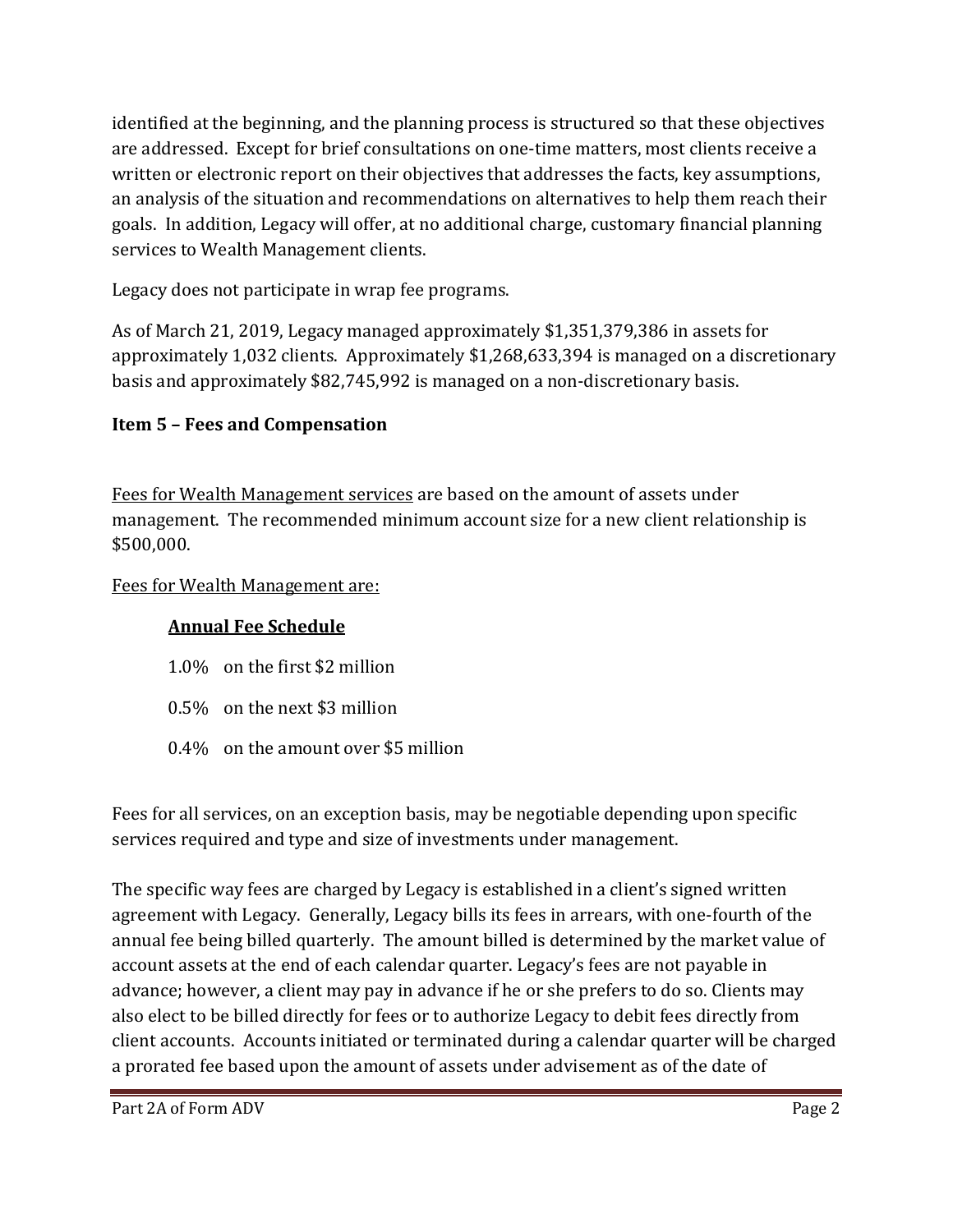initiation or termination. Upon termination of an account, any prepaid, unearned fees will be promptly refunded, and any earned, unpaid fees will be due and payable. Legacy's standard advisory agreement provides that either party can terminate the agreement upon written notice to Legacy. Termination will be effective 30 calendar days after notice is delivered unless the parties agree to an earlier effective date for termination.

Legacy's fees do not include brokerage commissions, transaction fees, and other related costs and expenses which shall be incurred by the client. Clients will incur certain charges imposed by custodians, brokers or other third parties, including fees charged by managers, custodial fees, deferred sales charges, odd-lot differentials, transfer taxes, wire transfer and electronic fund fees, and other fees and taxes on brokerage accounts and securities transactions. Mutual funds and exchange traded funds also charge internal management fees, which are disclosed in a fund's prospectus. Such charges, fees and commissions are in addition to Legacy's fee. Legacy does not receive any portion of these commissions, fees and costs.

Item 12 further describes the factors that Legacy considers in selecting or recommending broker-dealers for client transactions and determining the reasonableness of their compensation (*e.g.*, commissions or transaction fees).

## Financial Planning Fees:

Each agreement for Financial Planning consulting services identifies the scope of services to be performed and how fees are to be charged. Most fees are based on hourly rates which range from \$75 to \$300 per hour. Fees for most engagements are fixed in advance depending on the scope of work, while others are computed hourly. An initial consultation is free in order to determine if Legacy's services are appropriate for the prospective client. One hour is the minimum billing on any new client after the initial consultation.

The Financial Planning agreement can be canceled at any time with no penalty. Fees are due for time and services up to the point of cancellation. Fees are billed to the client and are not collected more than six months in advance. Prepaid fees at signing are negotiated depending on the amount of work to be performed. Generally one-half of the estimated fees are due at signing with the balance due upon completion. For longer projects, progress billings may be used. In the event of termination of the agreement with advance fees, refunds would be made with respect to any unused fees based on actual time and services performed.

Legacy's Officer Planning time is billed at \$300 per hour; Director of Financial Planning time at \$200 per hour; Portfolio Manager, Senior Financial Planner and Financial Planner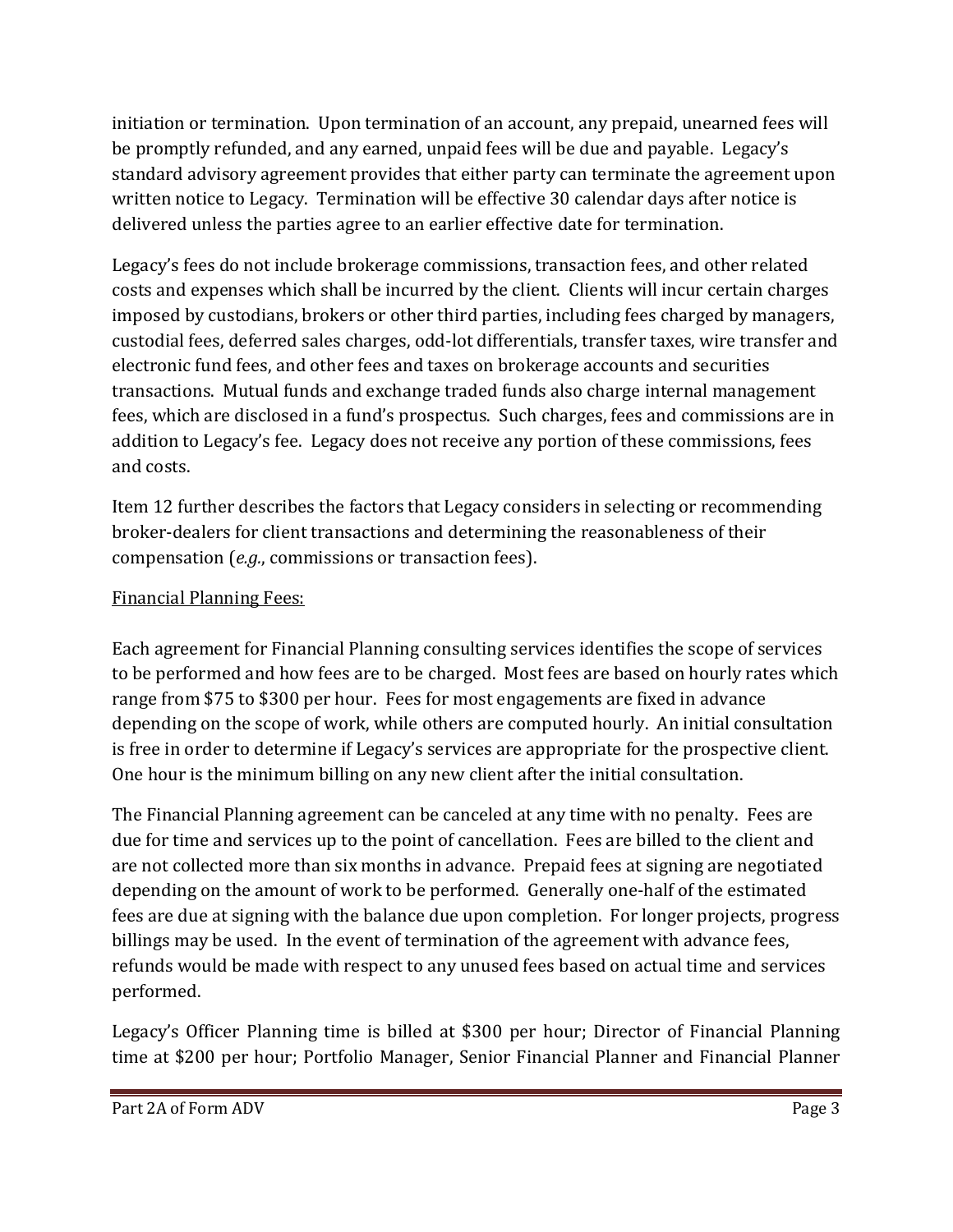time at \$150 per hour and administrative staff time at \$75 per hour. In meetings requiring multiple staff members, additional staff time will be discounted by 50%. If a client who retains Legacy solely for Financial Planning services subsequently retains Legacy for Wealth Management services (portfolio management as well as financial planning) within nine months of plan delivery, fees paid for planning will be credited and applied to Wealth Management fees at the rate of \$1,000 per quarter until the credit is exhausted.

## <span id="page-6-0"></span>**Item 6 – Performance-Based Fees and Side-By-Side Management**

Legacy does not charge any performance-based fees (fees based on a share of capital gains on, or capital appreciation of, the assets of a client) or engage in side-by-side management.

## <span id="page-6-1"></span>**Item 7 – Types of Clients**

Legacy provides portfolio management services primarily to individuals, high-net-worth individuals, a limited number of corporate pensions, 401(k) and profit-sharing plans, foundations, endowments and both state and municipal government entities.

## <span id="page-6-3"></span><span id="page-6-2"></span>**Item 8 – Methods of Analysis, Investment Strategies and Risk of Loss**

Investing in securities involves risk of loss that clients should be prepared to bear.

Legacy's basic approach to portfolio management is to use a globally diversified portfolio. Historically, equities have offered the potential for higher investment returns (and greater volatility) than cash or fixed income investments. In order to generate a higher long-term rate of return, investors must increase the proportion of equities in their portfolio and accept greater variation of results (including declines in value).

Legacy invests client funds in stocks and bonds issued by companies and governments in the U.S. and abroad. The primary vehicles Legacy uses to invest in these asset classes are mutual funds and exchange traded funds (ETFs). For certain clients, Legacy may also recommend separate portfolios of individual bonds managed by a sub-adviser or portfolios with limited liquidity that are following alternative strategies.

When choosing share classes, Legacy will usually select the cheapest one available to our clients, unless we believe there is a benefit to the client to invest in a different class. For example, at times transaction fees may negate the benefit of cheaper share classes, especially for small positions in the portfolio. In those cases, Legacy may utilize non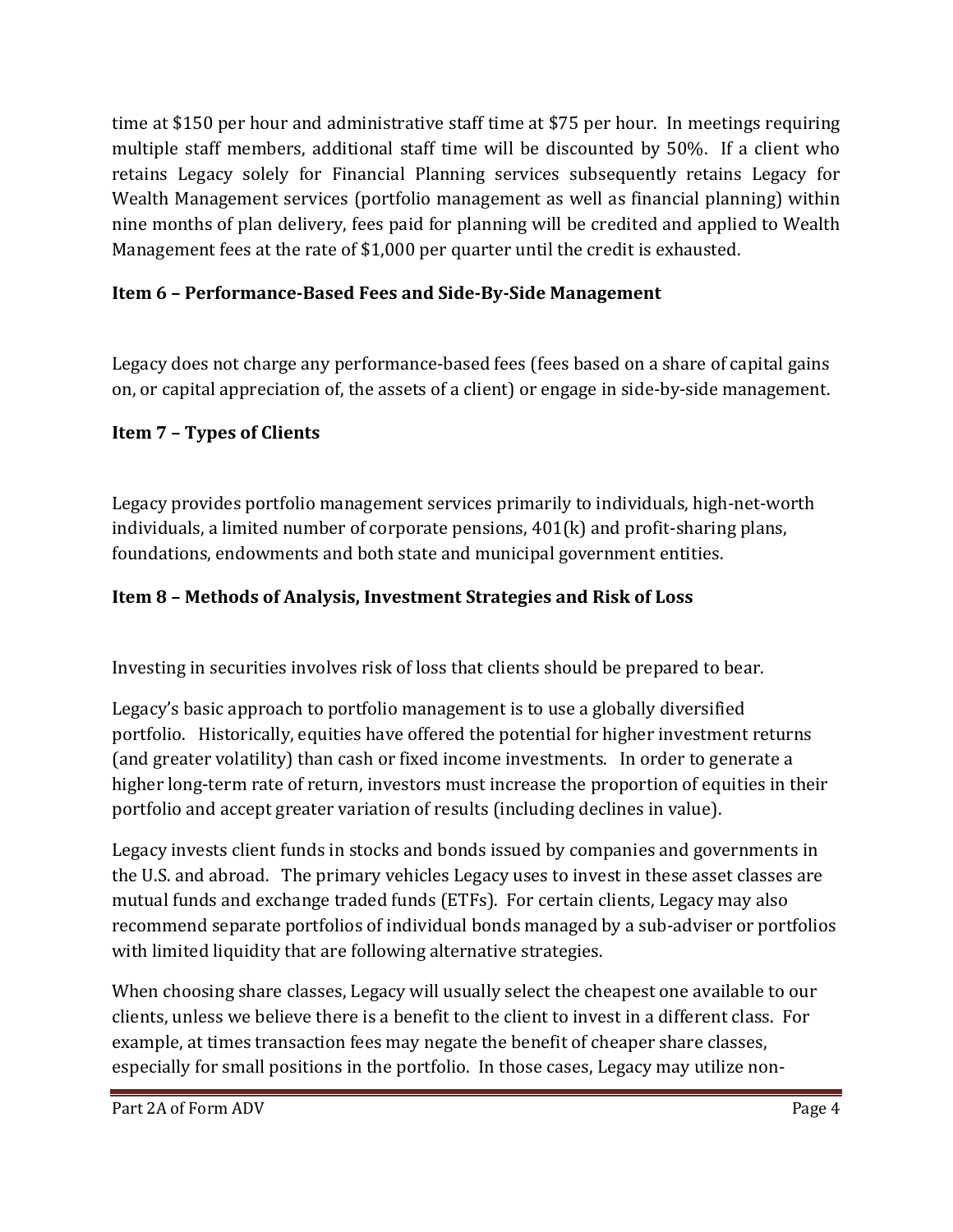transactional fee ("NTF") share classes. Often there is a 12b-1 fee in the fund's expense ratio but given that small positions can become out of balance more often than larger allocations, often the tradeoff is a wash, and sometimes even beneficial for clients who pull money from their accounts on a more frequent basis.

Legacy is not benefitting financially from using share classes that have 12b-1 fees, and Legacy may use different share classes at different custodians if all the share classes trade NTF and at one custodian the cheaper institutional share class has the option of trading NTF as well (e.g. LUBAX at Schwab and NATC, LUBYX at Fidelity).

Lastly, Legacy monitors changes in the markets and may upgrade or utilize cheaper share classes or ETFs that trade commission-free if the vehicles accomplish the investment goal at a cheaper price. Legacy does not receive any compensation from funds no matter what share class is purchased.

There are risks associated with investing in equities and fixed income securities. Among those risks are the following:

Market Risk: The prices of the securities in which we invest may decline for several reasons. The price decline of all securities, equities in particular, may be steep, sudden, and/or prolonged.

Interest Rate Risk: In general, the value of bonds and other debt securities falls when interest rates rise. Longer term obligations are usually more sensitive to interest rate changes than shorter term obligations. While bonds and other debt securities normally fluctuate less in price than common stocks, there have been extended periods of increases in interest rates which have caused significant declines in bond prices.

Credit Risk: The issuers of the bonds and other debt securities may not be able to make interest or principal payments. Even if these issuers can make interest or principal payments, they may suffer adverse changes in financial condition that would lower the credit quality of the security, leading to greater volatility in the price of the security.

Foreign Securities Risk: The securities of foreign issuers may be less liquid and more volatile than securities of comparable U.S. issuers. The U.S. dollar value of foreign securities traded in foreign currencies (and any dividends and interest earned) held by mutual funds in which we invest may be affected favorably or unfavorably by changes in foreign currency exchange rates. An increase in the U.S. dollar relative to these other currencies will adversely affect our client's investments. Additionally, investments in foreign securities, even those publicly traded in the United States, may involve risks which are in addition to those inherent in domestic investments. Foreign companies may not be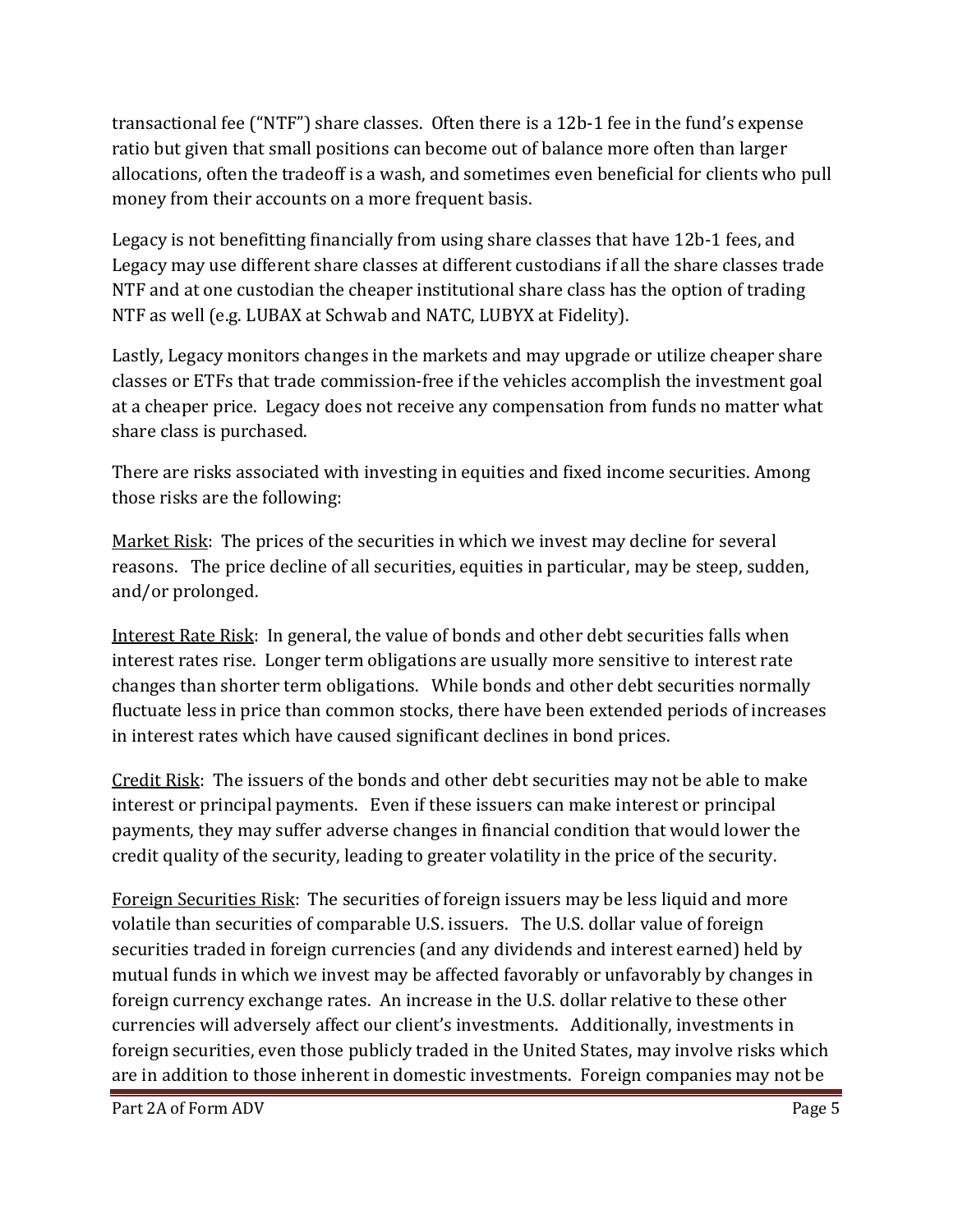subject to the same regulatory requirements of U.S. companies, and therefore, there may be less publicly available information about such companies. Also, foreign companies may not be subject to uniform accounting, auditing, and financial reporting standards and requirements comparable to those applicable to U.S. companies. Foreign governments and foreign economies may be less stable than the U.S. Government and the U.S. economy.

Non-traditional Investment Risk: Non-traditional investments may include investments that are direct, indirect, or inverse and may include leverage. Indirect investment may be obtained through various derivative instruments including but not limited to (i) options, (ii) futures, (iii) forwards or (iv) spot contracts, each of which may be tied to but not limited to (i) commodities, (ii) financial indices and instruments, (iii) foreign currencies, or (iv) equity indices. An inverse investment is designed to move in the opposite direction of the index or benchmark it is tracking. Non-traditional investments may involve substantial risks that differ from those of more traditional investments, such as stocks and bonds. These risks include, among others, liquidity risk, sector risk, and foreign currency risk, as well as risks associated with fixed income securities, equities, commodities and derivatives. In addition, the use of leverage may increase gains and losses. Non-traditional investments may be implemented through a "fund of funds" structure. In a "fund of funds" arrangement, the manager attempts to build a portfolio of funds with low correlation to the markets and each other in order to produce returns that are less volatile and steadier than individual fund strategies. Many different techniques, including leverage and short selling (inverse), are used to implement fund strategies. Each underlying fund operates independently. There are risks unique to investment in "fund of funds", including lack of transparency, liquidity, leverage, and the high-level reliance on the "fund of funds" manager's due diligence. The cost of investing in a "fund of funds" will be higher than the cost of investing directly in underlying funds and may be higher than other mutual funds that invest directly in stocks and bonds. Investors indirectly bear fees and expenses charged by the underlying funds in addition to the "fund of funds" direct fees and expenses.

Other general risks that investors should consider include the following:

Asset Allocation Risk: A client's investment performance will be affected by our ability to anticipate correctly the potential returns and risks of and correlation between the asset classes in which we invest. For example, a client's investment performance would suffer if only a small portion of its assets were allocated to equities during a significant stock market advance, and its investment performance would suffer if a major portion of its assets were allocated to equities during a market decline. Finally, since we intend to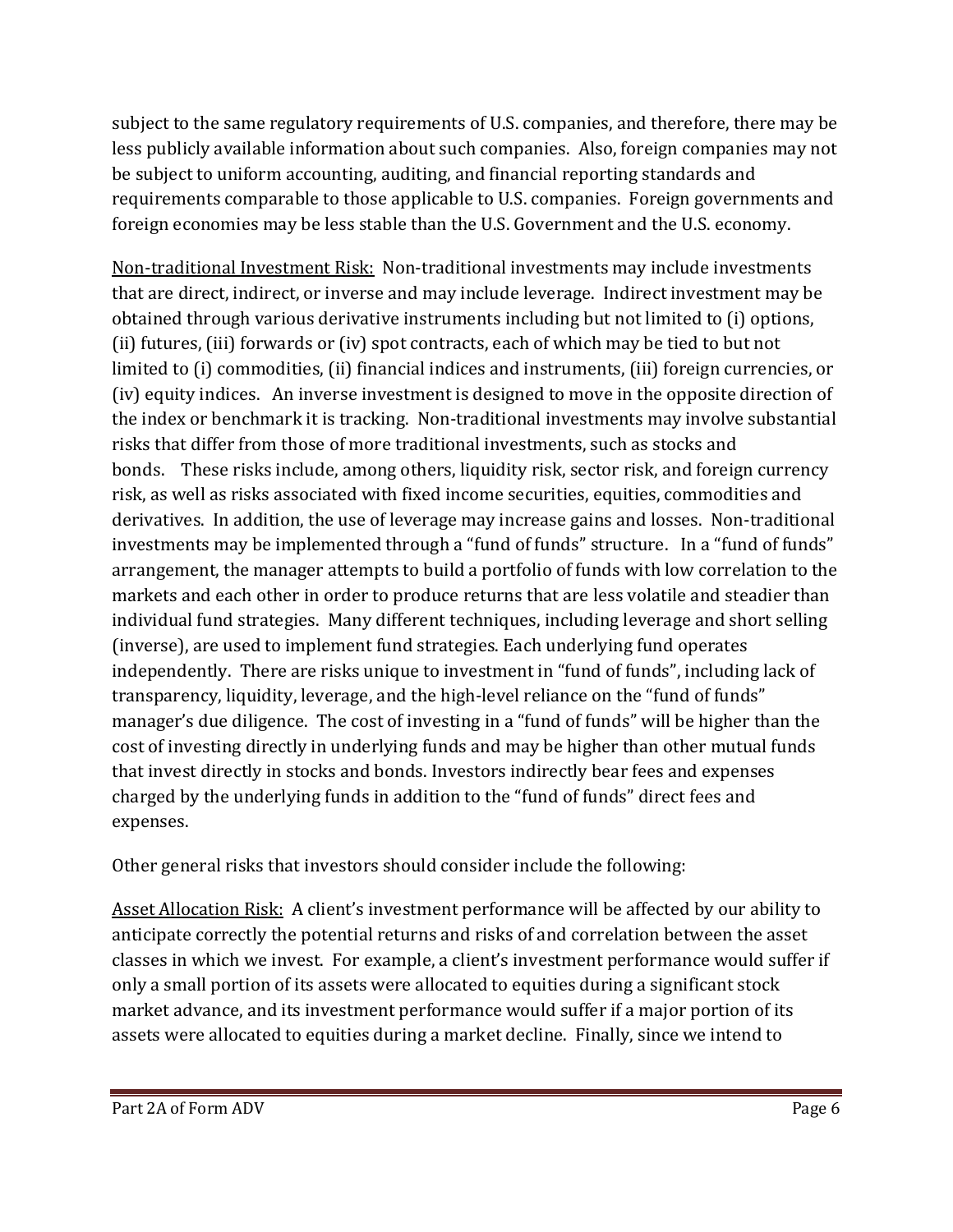assume only prudent investment risk, there will be periods in which our clients' portfolios underperform other portfolios that are willing to assume greater risk.

Mutual Fund Risk: Costs Despite Negative Returns — Investors must pay annual fees, and other expenses regardless of how the fund performs. Depending on the timing of their investment, investors may also have to pay taxes on any capital gains distribution they receive — even if the fund went on to perform poorly after they bought shares.

Lack of Control: Investors typically cannot ascertain the exact make-up of a mutual fund's portfolio at any given time, nor can they directly influence which securities the mutual fund manager buys and sells or the timing of those trades.

Price Uncertainty: With an individual stock, you can obtain real-time (or close to real-time) pricing information with relative ease by checking financial websites or by calling your custodian. You can also monitor how a stock's price changes from hour to hour — or even second to second. By contrast, with a mutual fund, the price at which you purchase or redeem shares will typically depend on the fund's Net Asset Value (NAV), which the fund might not calculate until many hours after you've placed your order. In general, mutual funds must calculate their NAV at least once every business day, typically after the major U.S. exchanges close. ETF shares are priced continuously, and investors can buy and sell their ETF shares throughout the day at the current offering price. As a result, two investors selling ETF shares at different times on the same day may receive different prices for their shares. Additionally, ETFs can trade at both premium and discount to NAV, creating overbought and oversold prices relative to the value of the ETFs underlying holdings.

Exchange Traded Fund Risk: Costs despite negative returns — Investors must pay annual fees, and other expenses regardless of how the ETF performs. And, depending on the timing of their investment, investors may also have to pay taxes on any capital gains distribution they receive (although less likely than a mutual fund) — even if the fund went on to perform poorly after they bought shares.

## **Additional Information Concerning Methods of Analysis and Investment Practices**

Legacy seeks to identify the objectives of each of its clients and to offer investment strategies as set forth below:

 **Individually designed asset-allocation strategies –** Legacy's portfolio managers will review a client's specific investment objectives based on a risk tolerance questionnaire that the client completes. Based on the guidance of the Investment Committee and using their own knowledge and experience, Portfolio Managers will choose an asset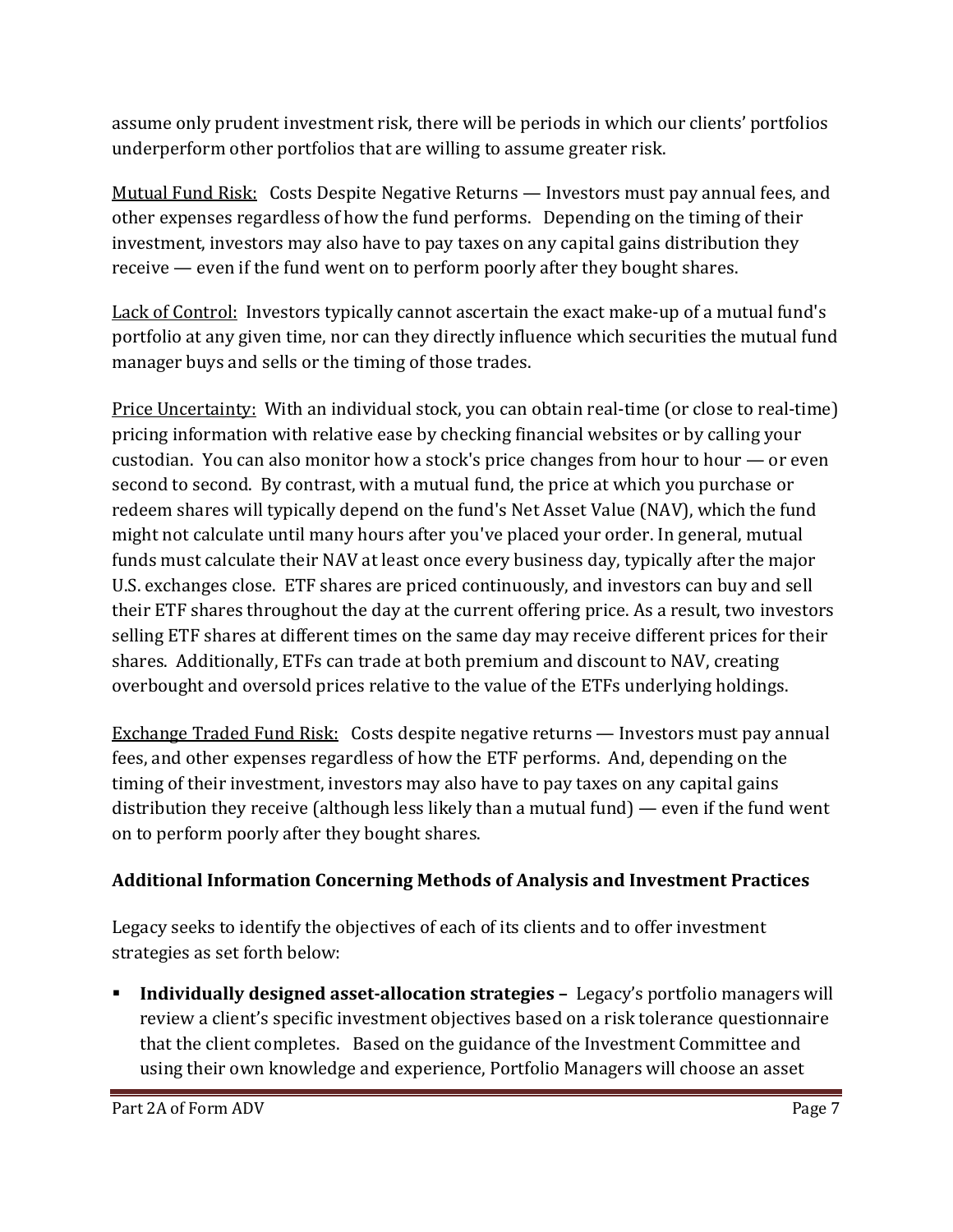allocation model based on five to seven models so that the client's investment portfolio will reflect their unique financial goals.

- **Institutional quality investments –** At Legacy, we focus on providing our clients with an investment portfolio at a reasonable cost. Through relationships with our primary custodians, National Financial Services, LLC and Fidelity Brokerage Services, LLC (together, with all affiliates, "Fidelity"), Charles Schwab & Company ("Schwab"), and National Advisors Trust Company, FSB ("National Advisors Trust"), Legacy is able to include many institutional-quality investments as part of an investment portfolio at no additional cost. Not all of Legacy's investment solutions are available to or cost effective for the general public or retail investor.
- **Diversified mix of actively and passively managed funds –** Managing risk can be just as important as managing return. Diversification is the process of placing a percentage of an investment portfolio in different market sectors with different correlation to each other to help minimize risk. Within each asset class, Legacy recommends funds that it has researched and believes are well suited to meet a client's financial and life goals. Because a client's goals may change, Legacy's team of portfolio managers assesses each investment portfolio to reflect significant changes in a client's life. The firm believes a suitable mix of both active and passive funds is appropriate for most clients. Actively managed funds allow the possibility of out performing a benchmark but at higher operating and tax costs. Passively managed funds reduce the likelihood of under-performing a benchmark and reduce operating and tax costs.
- **Rigorous money-manager selection to maximize risk-adjusted returns and minimize fees –** Legacy's Investment Committee uses a team approach to decisions affecting portfolio changes. The committee directs the investigation of products ranging from mutual funds, exchange traded funds, separate account managers and other investments. Strict criteria are developed to screen investments based on the asset class being researched. For example, if an equity asset class was being screened, criteria would include the composition of equities, sector weighting, risk measures, the manager's process involved around buying and selling decisions, fund staffing tenure, expenses/fees, and performance in various market conditions. After the selection process is completed, the position is then monitored to ensure consistency of investment style, philosophy, staff continuity and performance.
- **Bond portfolios structured for individual tax and cash-flow requirements –** To meet the income needs of certain clients, the firm has retained an experienced subadviser that specializes in managing bond portfolios and who has several billion dollars in assets under management. Legacy has ongoing communication with this separate account management firm regarding both municipal and taxable bonds. Legacy's longstanding use of this firm has allowed Legacy to provide a preferential sub-advisory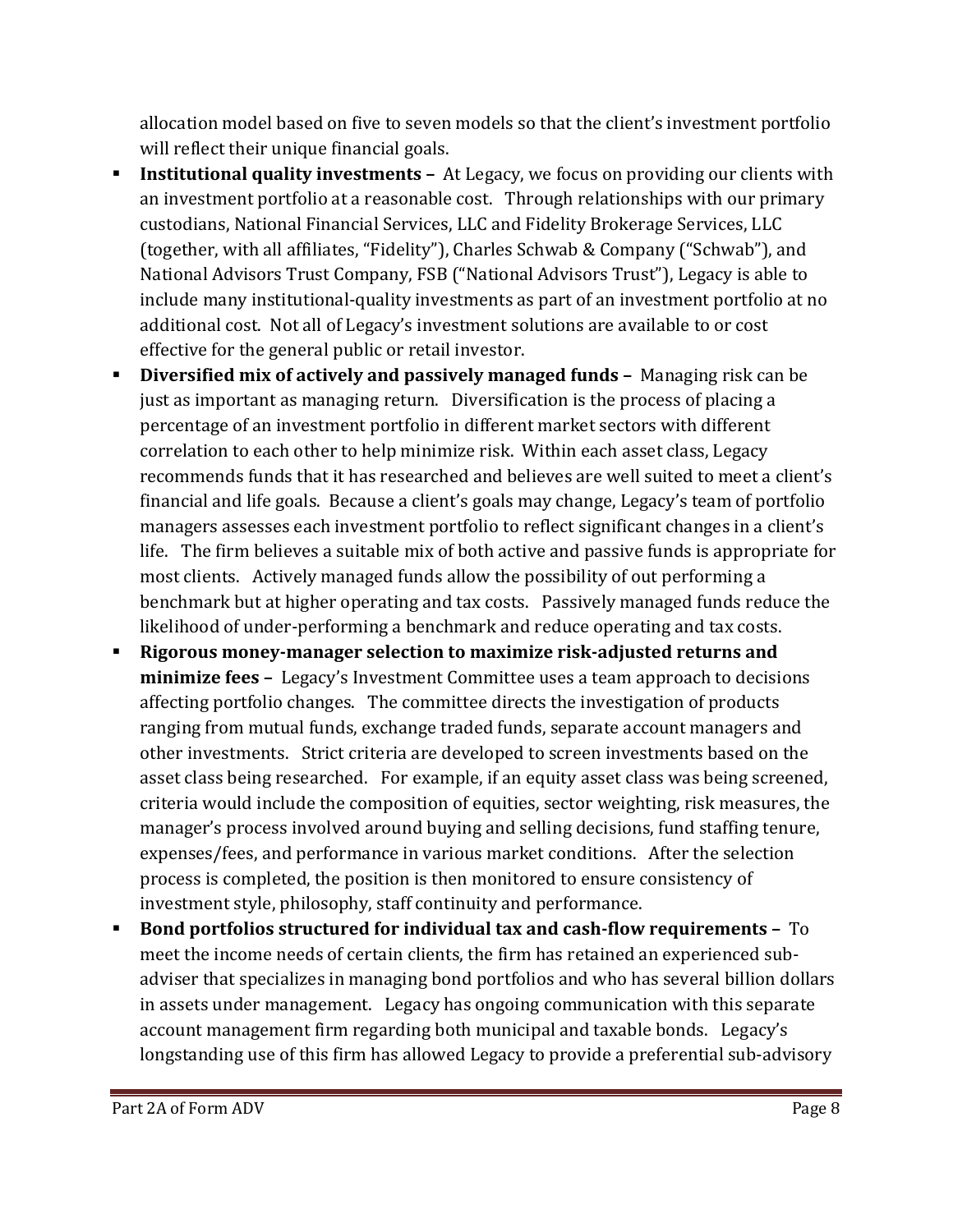fee. This program provides Legacy's clients with the benefits of owning individual bonds combined with control and flexibility. The bond manager will effect cross trades for tax loss harvesting when it is in the best interest of the client.

- **Monitoring accounts and reporting portfolio performance – After** Legacy selects investments believed to be best suited for client personal objectives, Legacy's team of investment professionals monitor client investment portfolios to ensure consistency of investment style, philosophy and performance. Legacy will review client investment portfolios with regard to performance, risk tolerance and personal goals. A quarterly report is issued to each client (in addition to monthly or quarterly statements directly from custodians) to show:
	- $\triangleright$  all investments consolidated and organized by asset class;
	- $\triangleright$  performance of the investment portfolio over relevant time periods;
	- $\triangleright$  purchase and sale transactions which have taken place in the portfolio during the quarter just ended; and
	- $\triangleright$  calculation of the portfolio management fee.

The Portfolio Manager will focus on the following items when reviewing each client's managed accounts:

- Objectives, constraints, and allocation targets are still appropriate
- Compare asset allocation of the portfolio versus the target allocation to determine if rebalancing is necessary; if so, perform the rebalancing
- Review portfolio to ensure cash is available for scheduled income needs and stated liquidity requirements
- Maintain allocations according to latest fund screening and Investment Committee actions
- Review unrealized gains and losses in taxable accounts and take losses as appropriate in order to minimize tax burden
- When relevant, utilize realized capital loss carryforwards to offset gains as appropriate

## **Item 9 – Disciplinary Information**

Registered investment advisers are required to disclose all material facts regarding any legal or disciplinary events that would be material to your evaluation of Legacy or the integrity of Legacy's management. Legacy has no legal or disciplinary information applicable to this Item.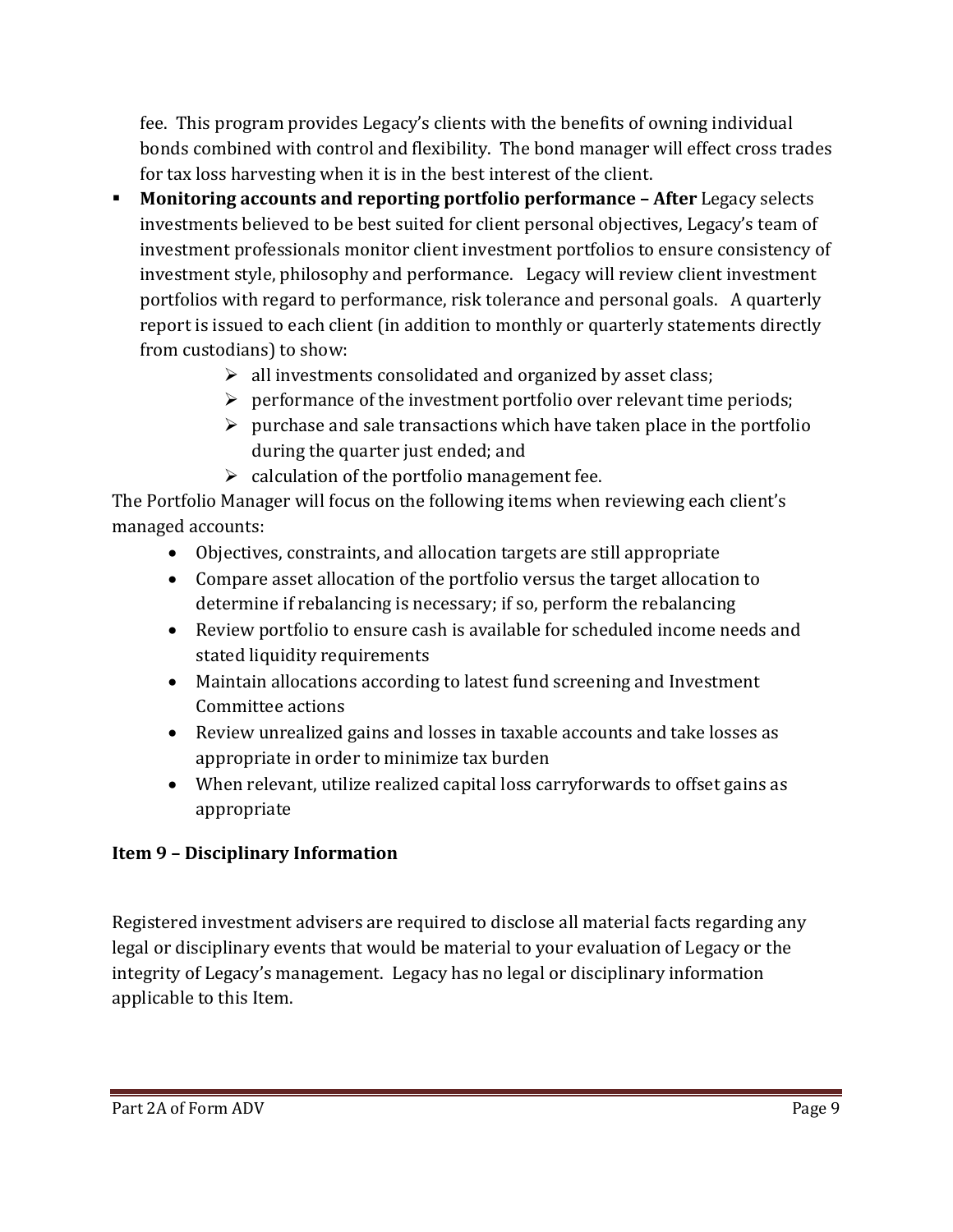#### <span id="page-12-0"></span>**Item 10 – Other Financial Industry Activities and Affiliations**

As a financial advisory firm, Legacy is involved in financial planning and advising clients on financial matters that do not directly involve advice on securities. These financial planning services comprise approximately 50% of planning staff time. In most cases, Legacy provides both financial planning and portfolio management advice to clients. However, from time to time, Legacy provides only financial planning services to clients.

In most cases, Legacy recommends that its clients establish accounts with one of three financial institutions that provide access to hundreds of no-load mutual funds and the normal range of stocks, exchange traded funds and bonds at discounted brokerage costs. These institutions include: Fidelity, Schwab and National Advisors Trust. By agreement with Legacy, these institutions also provide Legacy with electronic access to the client's account, access to the trading desk, and other services in connection with Legacy's management of the account assets. Fidelity, Schwab, and National Advisors Trust also offer Legacy's clients access to many institutional funds and share classes that would be otherwise unavailable to individual investors, owing to the minimum investment required. When the client has selected a custodian broker, that institution's fee and commission structure will apply to trading in the client's account.

Clients who wish to utilize the services of another custodian/broker are free to do so, and are not required to retain Fidelity, Schwab, or National Advisors Trust. However, when a client selects another custodian broker, Legacy cannot assure the client that they will receive comparable services or pay comparable fees and commissions in connection with its account management or have their accounts rebalanced the same as clients using Fidelity, Schwab or National Advisors Trust.

Fidelity, Schwab, and National Advisors Trust also offer products, research, and services that may benefit Legacy. These are more fully described below. From time to time, Legacy may use some or all of the products, research and services offered. Therefore, Legacy's recommendation of Fidelity, Schwab, and National Advisors Trust can create conflicts or potential conflicts of interest because the services could influence Legacy's judgment in making such recommendations. Please refer to Legacy's disclosures in Item 12.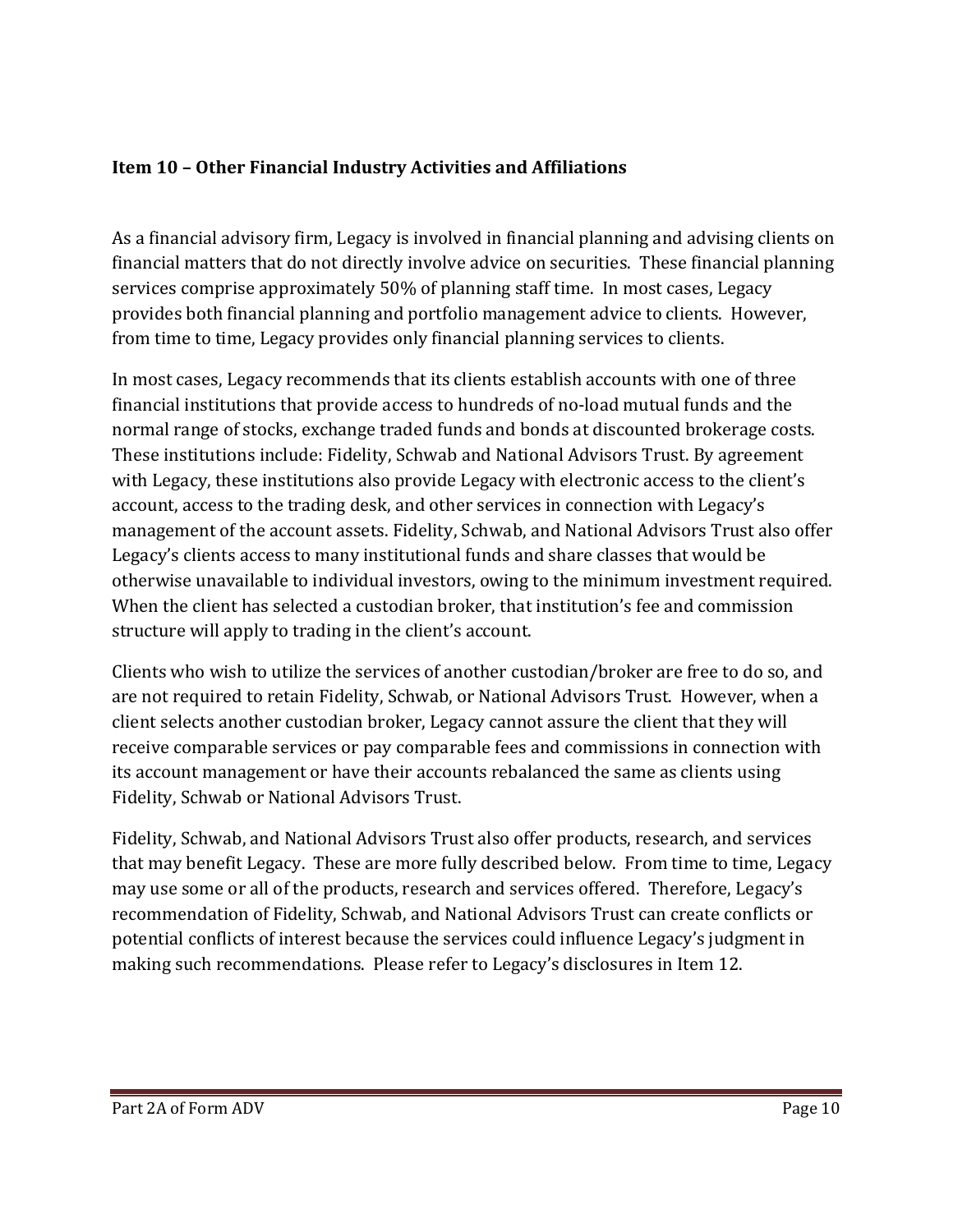#### <span id="page-13-0"></span>**Item 11 – Code of Ethics**

Legacy invests client assets primarily in mutual funds, ETF's and individual bonds. From time to time, however, Legacy may also recommend individual securities or other investment vehicles deemed attractive.

Legacy believes that its employees should be willing to commit their own funds to the investments they recommend to clients and that it is better for employees to invest with their clients rather than separately from them. Therefore, when Legacy employees invest client assets, they frequently commit their own funds to the same investments.

Legacy also recognizes that potential conflicts of interest can arise from the personal investment activities of its principals and employees. In addition to its commitment to always place the interest of its clients above the personal interests of its principals and employees, Legacy has addressed potential conflict of interest issues decisively in its Personal Investment Policy and Code of Ethics (The "Legacy Code of Ethics"). The Legacy Code of Ethics governs the personal investment activities of Legacy's principals and employees and includes ethical policies and procedures that have been recommended by investment industry organizations and their advisors.

For example, the Legacy Code of Ethics requires that all principals and employees obtain approval from Legacy's Compliance Committee before buying or selling securities that require pre-clearance. It restricts and, in most cases, prohibits short-term trading and requires all principals and employees to disclose their personal portfolio positions to Legacy's Compliance Committee on a regular basis. The Code of Ethics also addresses other aspects of business conduct, legal compliance, and the responsibilities of investment fiduciaries. Legacy will furnish its Code of Ethics to any client or prospective client upon request. The Legacy Code of Ethics reflects Legacy's commitment to always put the interests of its clients first.

<span id="page-13-1"></span>Legacy also maintains and enforces written policies designed to prevent the misuse of material non-public information by Legacy or any person associated with Legacy.

## **Item 12 – Brokerage Practices**

In most cases, Legacy recommends that its clients establish a custodial and brokerage account with one of three financial institutions that provide access to hundreds of no-load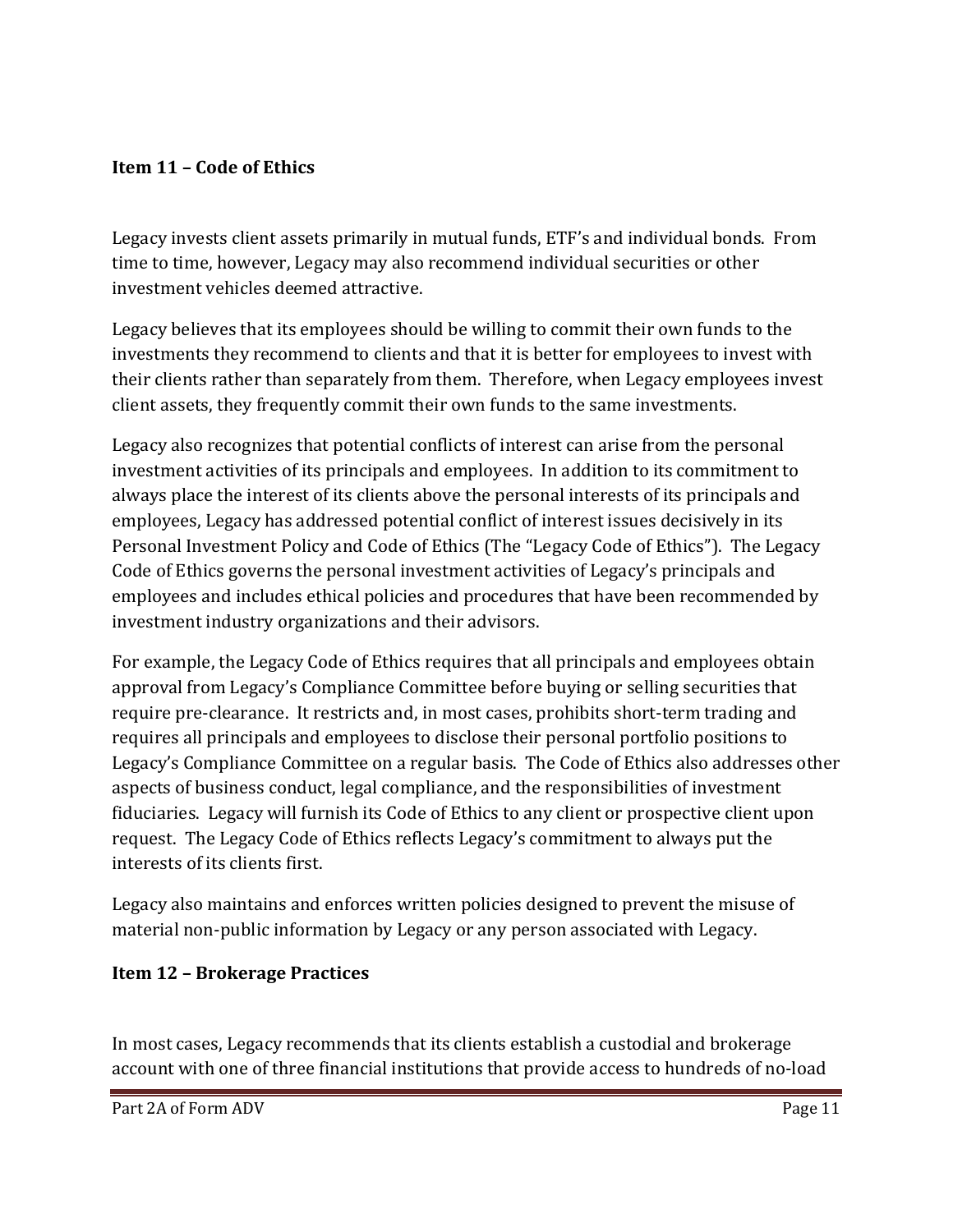mutual funds and the normal range of stocks, exchange traded funds and bonds at discounted brokerage costs. These institutions include: Fidelity, Schwab and National Advisors Trust. By agreement with Legacy, these institutions also provide Legacy with electronic access to the client's account, access to the trading desk, and other services in connection with Legacy's management of the account assets. Fidelity, Schwab, and National Advisors Trust also offer Legacy's clients access to many institutional funds and share classes that would be otherwise unavailable to individual investors. When the client has selected a custodian broker, that institution's fee and commission structure will apply to trading in the client's account.

Clients who wish to utilize the services of another custodian/broker are free to do so, and are not required to retain Fidelity, Schwab, or National Advisors Trust. However, when a client selects another custodian broker, Legacy cannot assure the client that they will receive comparable services or pay comparable fees and commissions in connection with its account management or have their accounts rebalanced the same as clients using Fidelity, Schwab or National Advisors Trust.

Fidelity, Schwab, and National Advisors Trust also offer products, research, and services that may benefit Legacy. These are more fully described below. From time to time, Legacy may use some or all of the products, research and services offered. Therefore, Legacy's recommendation of Fidelity, Schwab, and National Advisors Trust can create conflicts or potential conflicts of interest, because the services could influence Legacy's judgment in making such recommendations.

Legacy has established a Best Custody/Best Execution Committee which periodically reviews and evaluates the range and quality of services provided by Fidelity, Schwab, and National Advisors Trust, the cost of such services, and its clients' needs for such services. The Committee considers at least the following factors: execution capabilities and efficiency, clearance, settlement, reputation, financial strength and stability, error resolution, fees, and other factors of that nature. In certain cases, a broker may be paid a commission in excess of that which another broker might have charged for effecting the same transaction.

Schwab provides Legacy with access to its institutional trading and custody services, which are typically not available to Schwab retail investors. These services generally are available to independent investment advisers on an unsolicited basis, at no charge to them as long as a total of at least \$10 million of the advisor's clients' assets are maintained in an account at Schwab Institutional. These services are not contingent upon Legacy committing to Schwab any specific amount of business (assets in custody or trading commissions). Schwab's brokerage services include the execution of securities transactions, custody,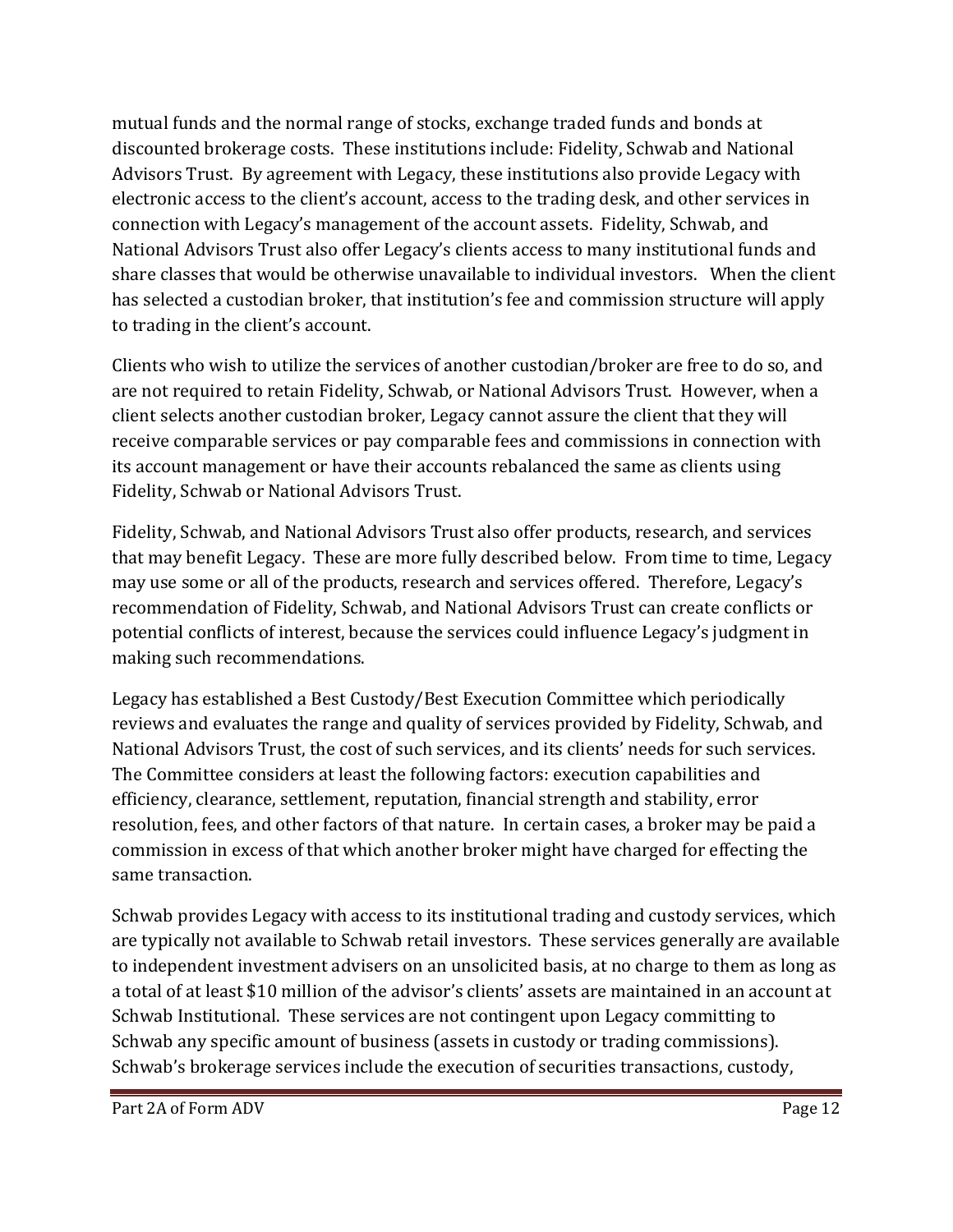research, and access to mutual funds and other investments that are otherwise generally available only to institutional investors or would require a significantly higher minimum initial investment.

For Legacy client accounts maintained in its custody, Schwab generally does not charge separately for custody services but is compensated by account holders through commissions and other transaction-related or asset-based fees for securities trades that are executed through Schwab or that settle into Schwab accounts.

Schwab Institutional also makes available to Legacy other products and services that may benefit Legacy but may not directly benefit its clients' accounts. Many of these products and services may be used to service all or some substantial number of Legacy's accounts, including accounts not maintained at Schwab.

Schwab's products and services that assist Legacy in managing and administering client accounts include software and other technology that (i) provide access to client account data (such as trade confirmations and account statements); (ii) facilitate trade execution and allocate aggregated trade orders for multiple client accounts; (iii) provide research, pricing, and other market data; (iv) facilitate payment of Legacy's fees from client accounts; and (v) assist with back-office functions, recordkeeping, and client reporting.

Schwab Institutional also offers other services intended to help Legacy manage and further develop its business enterprise. These services may include: (i) compliance, legal and business consulting; (ii) publications and conferences on practice management and business association; and (iii) access to employee benefits providers, human capital consultants, and insurance providers. Schwab may make available, arrange and/or pay third party vendors for the types of services rendered to Legacy. Schwab Institutional may discount or waive fees for some of these services it would otherwise charge for or pay all or a part of the fees of a third-party providing these services to Legacy. Schwab Institutional may also provide other benefits such as educational events or occasional business entertainment of Legacy personnel. In evaluating whether to recommend or require that clients maintain custody of their assets at Schwab, Legacy may take into account the availability of some of the foregoing products and services and other arrangements as part of the total mix of factors it considers and not solely the nature, cost or quality of custody and brokerage services provided by Schwab, which may create a potential conflict of interest.

For accounts of Legacy's clients maintained in custody at Schwab, Schwab will not charge the client separately for custody but will receive compensation from Legacy's clients in the form of commissions or other transaction-related compensation on securities trades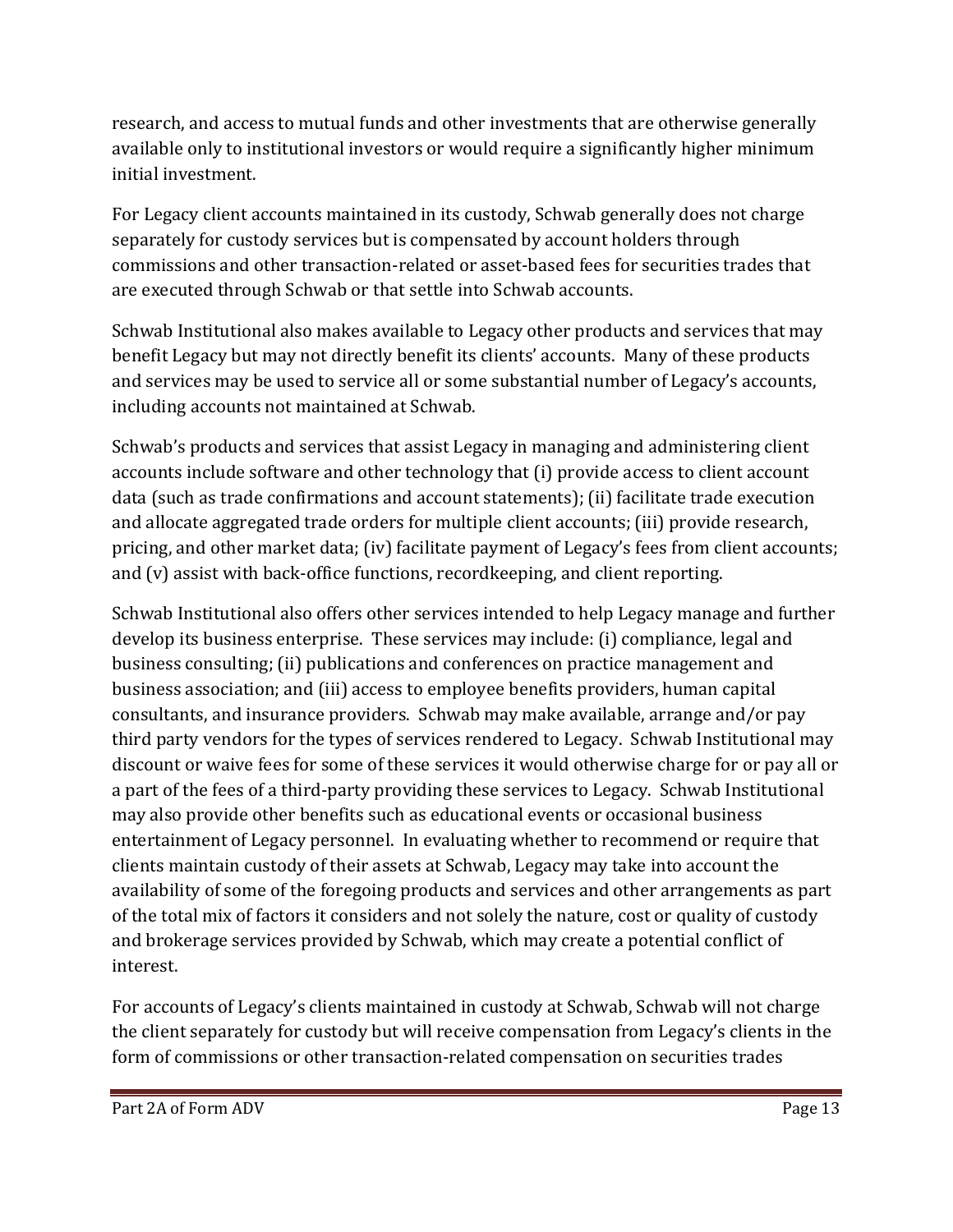executed through Schwab. Schwab also will receive a fee (generally lower than the applicable commission on trades it executes) for clearance and settlement of trades executed through broker-dealers other than Schwab. Schwab's fees for trades executed at other broker-dealers are in addition to the other broker-dealer's fees. Thus, Legacy may have an incentive to cause trades to be executed through Schwab rather than another broker-dealer. Legacy, nevertheless, seeks best execution of trades for client accounts. Trades for client accounts held in custody at Schwab may be executed through a different broker-dealer than trades for Legacy's other clients. Thus, trades for accounts held in custody by Schwab may be executed at different times and different prices than trades for other accounts that are executed at other broker-dealers.

Legacy has an arrangement with Fidelity through which Fidelity provides Legacy with Fidelity's "platform" services. The platform services include, among others, brokerage, custodial, administrative support, recordkeeping and related services that are intended to assist Legacy in providing advisory services to its clients and, therefore, may also benefit Legacy.

Fidelity charges brokerage commissions for effecting individual equity and debt securities transactions and transaction fees for effecting certain no-load mutual fund transactions. Legacy's arrangement with Fidelity permits Legacy to obtain many no-load mutual funds without transaction charges and other no-load mutual funds at nominal transaction charges. Fidelity's commission rates are generally considered discounted from customary retail commission rates. However, the commissions and transaction fees charged by Fidelity may be higher or lower than those charged by other custodians and broker dealers.

As part of the arrangement, Fidelity also makes available to Legacy, at no additional charge, certain research services. These services presently include access to a Fidelity website that includes numerous investment research publications, databases and/or conferences. Without its arrangement with Fidelity, Legacy might be compelled to purchase the same or similar services at its own expense.

National Advisors Trust is a federally chartered thrift institution founded by independent investment advisory firms like Legacy to provide custodial and trust services to their clients. Legacy owns less than .5% of the outstanding common stock of National Advisors Holdings, Inc., a Delaware corporation ("Holdings"), the parent company of National Advisors Trust. As shareholders in Holdings, Legacy is entitled to share in any dividends Holdings may pay to its shareholders. No such dividends have ever been paid.

National Advisors Trust provides Legacy with access to its institutional trading and custody services. It generally does not charge separately for custody services but is compensated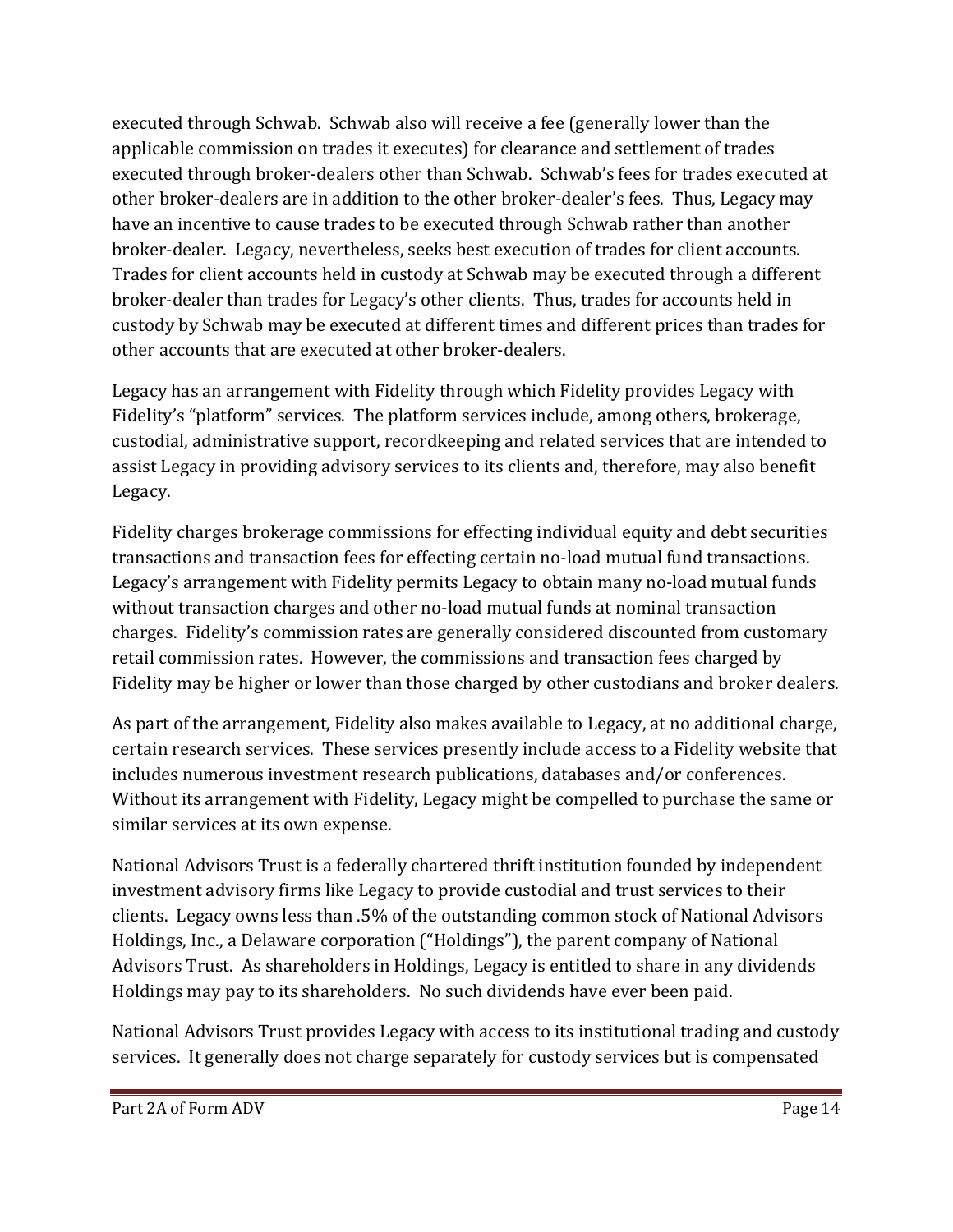through commissions and other transaction-related fees for trades it executes or settles on behalf of Legacy clients. National Advisors Trust makes available a wide array of no-load mutual funds and other investments to Legacy's clients. In addition, it provides other services that assist Legacy in managing and administering client accounts. These services include access to client account data, facilitating securities transactions, research, pricing, and market data, facilitation of payment of Legacy's fees, and assistance with back office functions, recordkeeping, client reporting and/or conferences.

As a result of its ownership interest in Holdings and its receipt of services from National Advisors Trust at no additional cost, Legacy may have an incentive to refer clients to National Advisors Trust.

Historically, Legacy has not relied significantly on the research services offered by the three custodian brokers it currently recommends to clients. From time to time, however, Legacy may take advantage of research material, investment seminars, discounts on research subscriptions, and other similar services they offer, and such research services may be beneficial to Legacy and its clients. In such cases, clients who have retained the custodian broker that provides the research service may or may not benefit from the service, and clients who have not retained the custodian broker may or may not benefit from the service.

Legacy believes that many of the products, research and services offered by these custodian brokers are beneficial to its clients. However, because they also assist Legacy in the management of its clients' accounts, they are also beneficial to Legacy. Therefore, Legacy's recommendation of Fidelity, Schwab, or National Advisors Trust can create conflicts or potential conflicts of interest because the services could influence Legacy's judgment in selecting custodians to recommend to its clients. Legacy has addressed these conflict issues by establishing certain guidelines. Each recommended custodian must satisfy certain conditions: execution capabilities, clearance, settlement, reputation, financial strength and stability, access to a wide range of no-load mutual funds, well organized and efficient administrative and "back office" operations, responsiveness, and competitive rates. Legacy's Best Custody and Best Execution Committee periodically reviews and evaluates each recommended custodian broker for its satisfaction of these conditions. The custodian brokers must be institutions that Legacy considers qualified and would recommend regardless of any additional services they provide to assist Legacy. The fees and commissions charged must be, in Legacy's judgment, reasonable considering the value of services provided.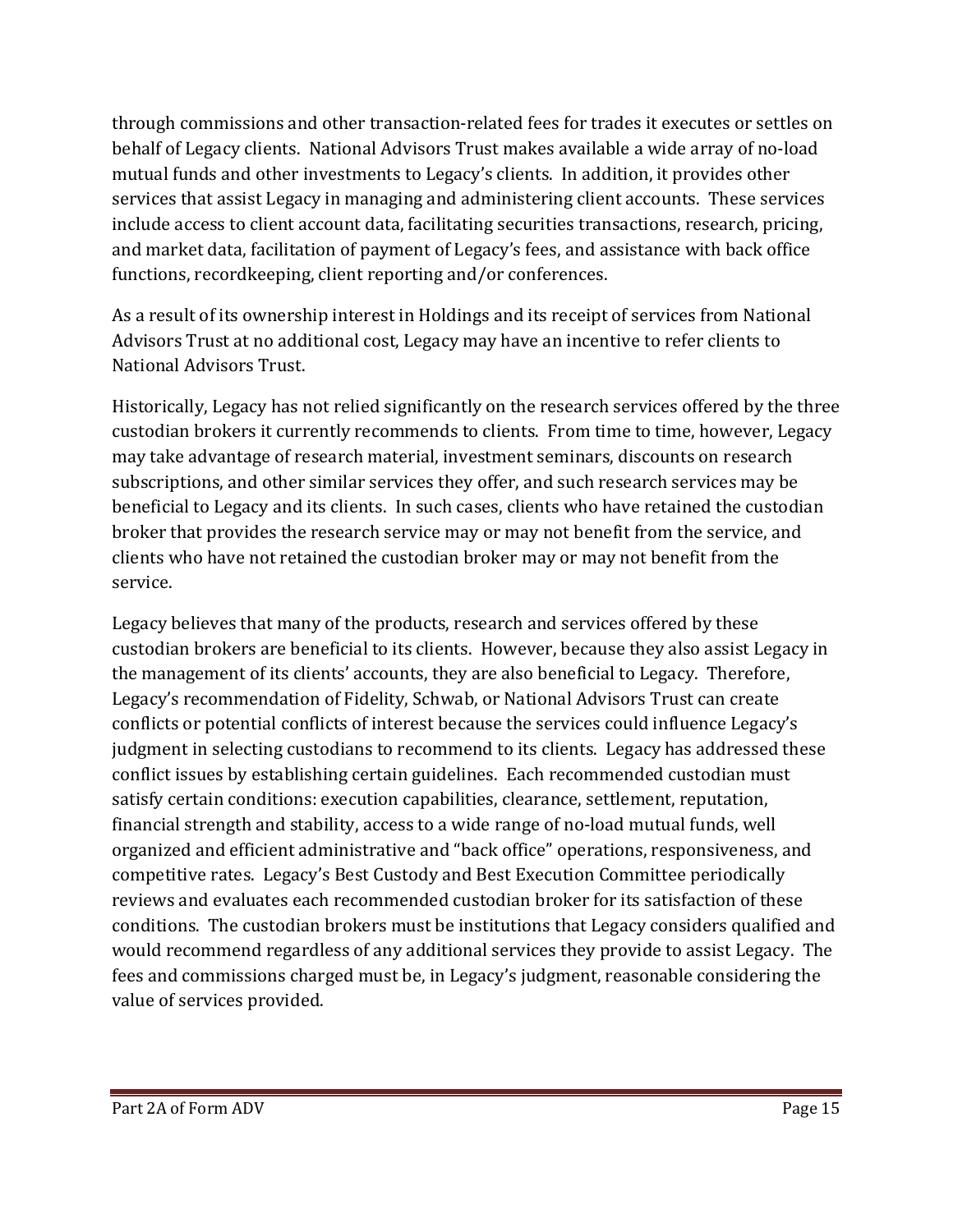Legacy may aggregate trades in client accounts when implementing a new strategy or exiting an existing strategy. Legacy does not normally aggregate trades during rebalancing individual portfolios. Aggregation may not reduce transaction fees.

## <span id="page-18-0"></span>**Item 13 – Review of Accounts**

Legacy assigns each client account to a client service team.

The team has primary responsibility for the client relationship and reviews its client accounts periodically. Teams are made up of at least four financial advisors. The titles of the team members responsible for client relationships and the review of client accounts are typically: Director of Client Service, Director of Financial Planning, Portfolio Manager, Senior Financial Planner and Financial Planner.

Reviews of client accounts are conducted to:

1) ascertain adequate cash for client cash needs or for fee billing;

2) invest available funds or liquidate as instructed by client, rebalancing as necessary to keep the account within the parameters of the risk tolerance; and

3) change asset allocation if deemed necessary by the Investment Committee.

Rebalancing occurs as needed on client accounts. Relationship Managers attempt to contact clients on a regular basis to see if the client's needs have changed and review other items.

Investment advisory clients receive paper or electronic quarterly reports detailing their holdings and valuation, performance, transactions, and fees. Clients also receive paper or electronic statements prepared by custodians either monthly or quarterly.

<span id="page-18-1"></span>Financial Planning Account Reviews: For ongoing financial planning client services, review discussions are conducted on an as-needed basis or as stipulated in the agreement. The review may include tax planning, retirement updates, or other financial issues. The teams conduct reviews in the manner described above for investment accounts.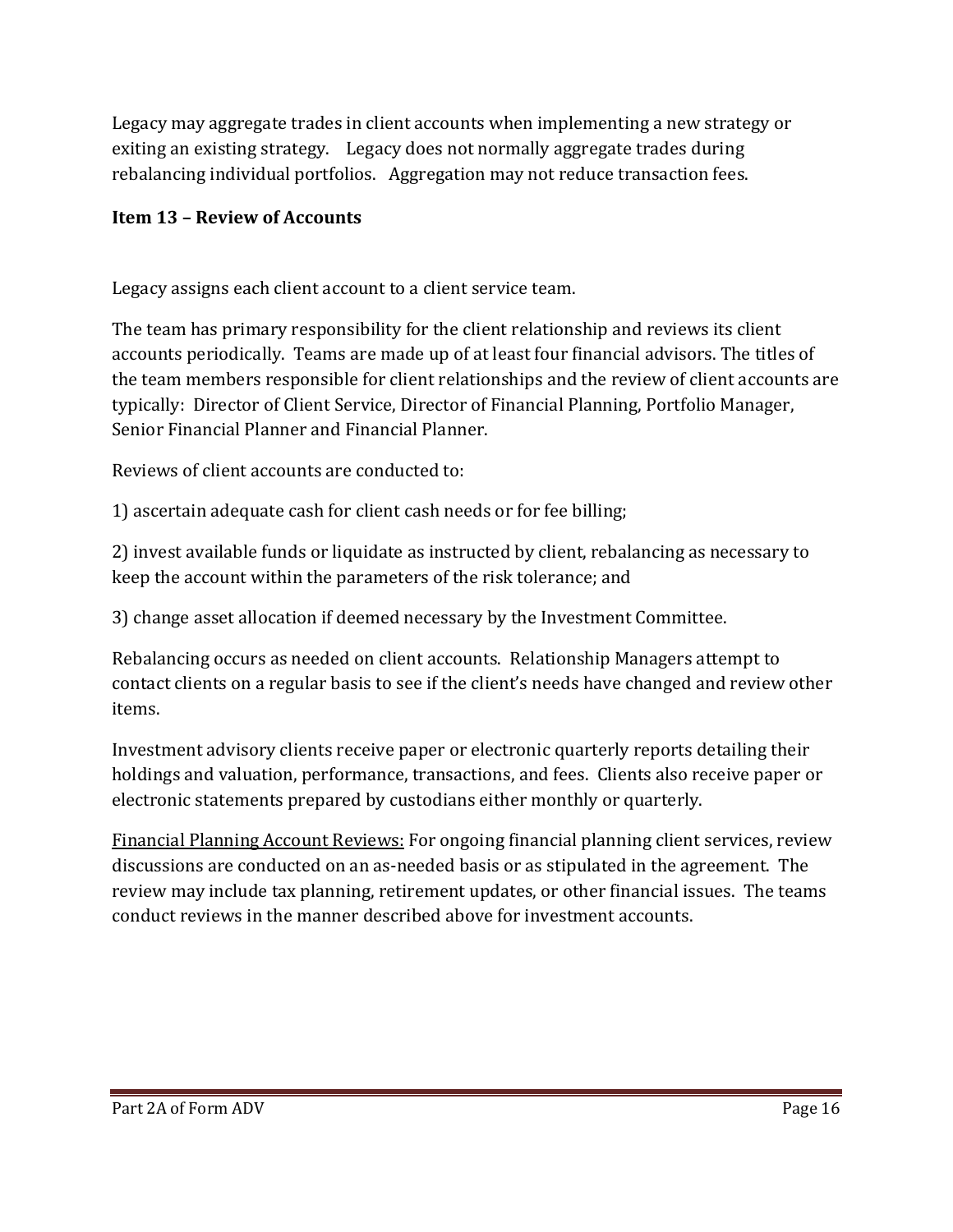## **Item 14 – Client Referrals and Other Compensation**

Legacy may receive client referrals and other benefits through programs maintained by Schwab, Fidelity and National Advisors Trust. Legacy is currently not participating in any referral program through the custodians.

Legacy does not accept referral fees or any form of remuneration from other professionals when a Legacy client or prospect is referred to them.

In the event a client is introduced to Legacy by either an unaffiliated or an affiliated solicitor, the Firm may pay that solicitor a referral fee in accordance with applicable state securities laws. Unless otherwise disclosed, any such referral fee is paid solely from Legacy's' investment management fee and does not result in any additional charge to the client. If the client is introduced to Legacy by an unaffiliated solicitor, the solicitor is required to provide the client with Legacy's written brochure(s) and a copy of a solicitor's disclosure statement containing the terms and conditions of the solicitation arrangement. Any affiliated solicitor Legacy is required to disclose the nature of his or her relationship to prospective clients at the time of the solicitation and will provide all prospective clients with a copy of the Legacy's written brochure(s) at the time of the solicitation.

## <span id="page-19-0"></span>**Item 15 – Custody**

As a rule, Legacy does not accept custody of client funds or securities.

However, some clients provide Legacy with their user names and passwords for purposes of managing the investment of account assets or other purposes. Under these circumstances, Legacy is deemed to have custody of the account assets and will therefore follow additional procedures to safeguard client assets.

The funds and securities held in User Name and Password Accounts shall be verified by actual examination at least once during each calendar year by an independent public accountant retained by Legacy for that purpose. The examination is commonly known as a "surprise audit" because it will be performed at a time chosen by the accountant without prior notice or announcement to Legacy and that is irregular from year to year.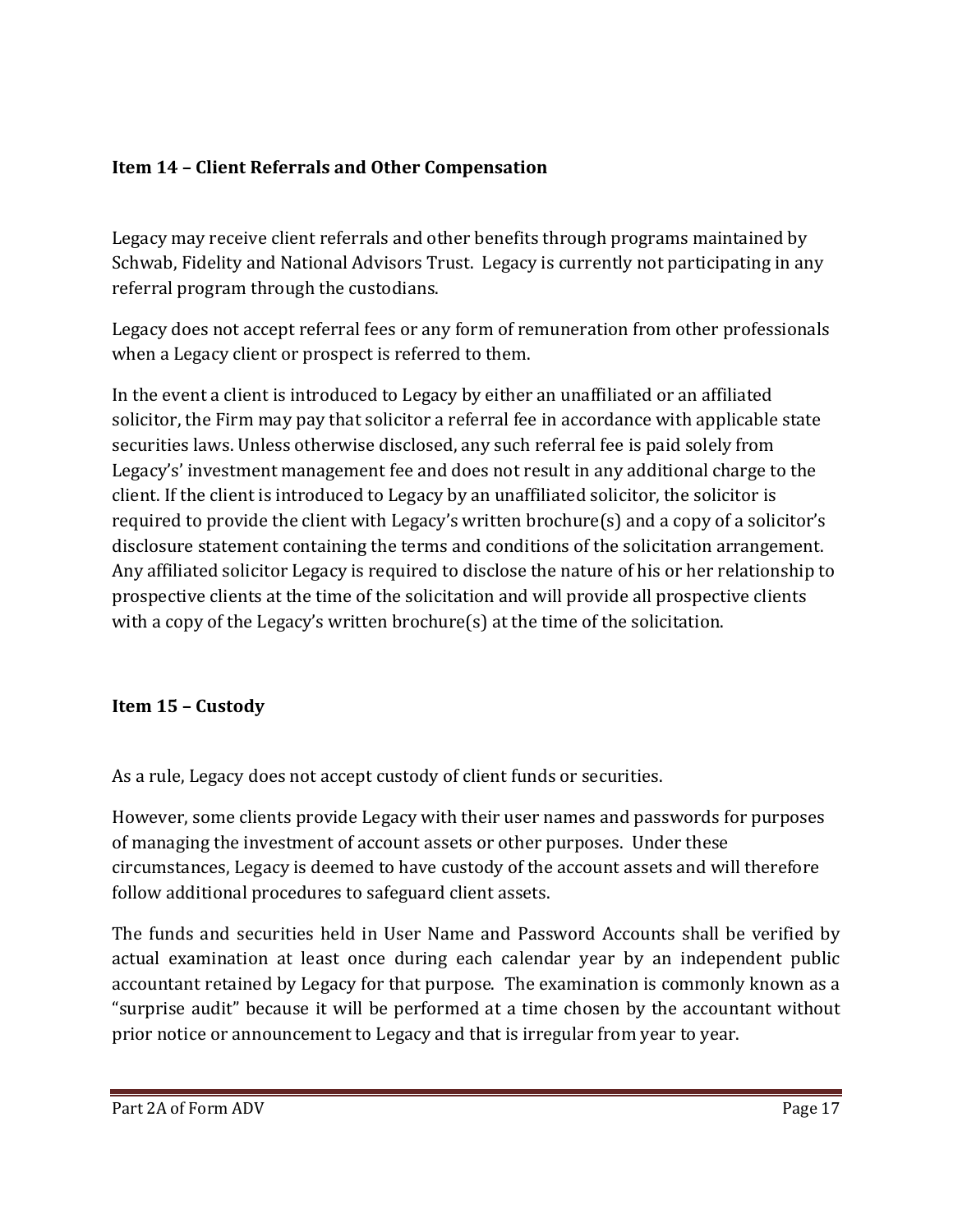Legacy is also deemed to have custody based solely on the ability to obtain payment of its advisory fees upon presentation of a bill to the client's custodian.

Clients should receive at least quarterly statements from the broker dealer, bank or other qualified custodian that holds and maintains client's investment assets. Legacy urges its clients to carefully review such statements and compare such official custodial records to the account reports that Legacy provides. Our reports may vary from custodial statements based on accounting procedures, reporting dates, or valuation methodologies of certain securities.

## <span id="page-20-0"></span>**Item 16 – Investment Discretion**

At the outset of an advisory relationship, the client gives Legacy discretionary authority to select the identity and amount of securities and other assets to be bought or sold. The client provides this authority in our investment advisory agreement and in the various custodian account applications. In all cases, however, our discretion must be exercised in a manner consistent with the stated investment objectives for the client account.

Clients may place written limitations on Legacy's discretionary authority, but do not customarily do so. Investment guidelines and restrictions imposed by the client must be provided to Legacy in writing.

## <span id="page-20-1"></span>**Item 17 – Voting Client Securities**

Legacy's advisory agreement does not authorize Legacy to vote client proxies. Clients will receive their proxies and other solicitations directly from custodians (or the investment company itself) and will retain responsibility for voting proxies for securities held in their portfolios. Upon request, Legacy will provide clients with certain recommended guidelines for voting their proxies and may provide advice to clients regarding the clients' voting of proxies.

Legacy has agreed to vote client proxies for a limited number of trust clients whose circumstances require Legacy to vote the proxies. Legacy's Proxy Voting Policy describes its voting policy with respect to certain frequently recurring proxy proposals such as